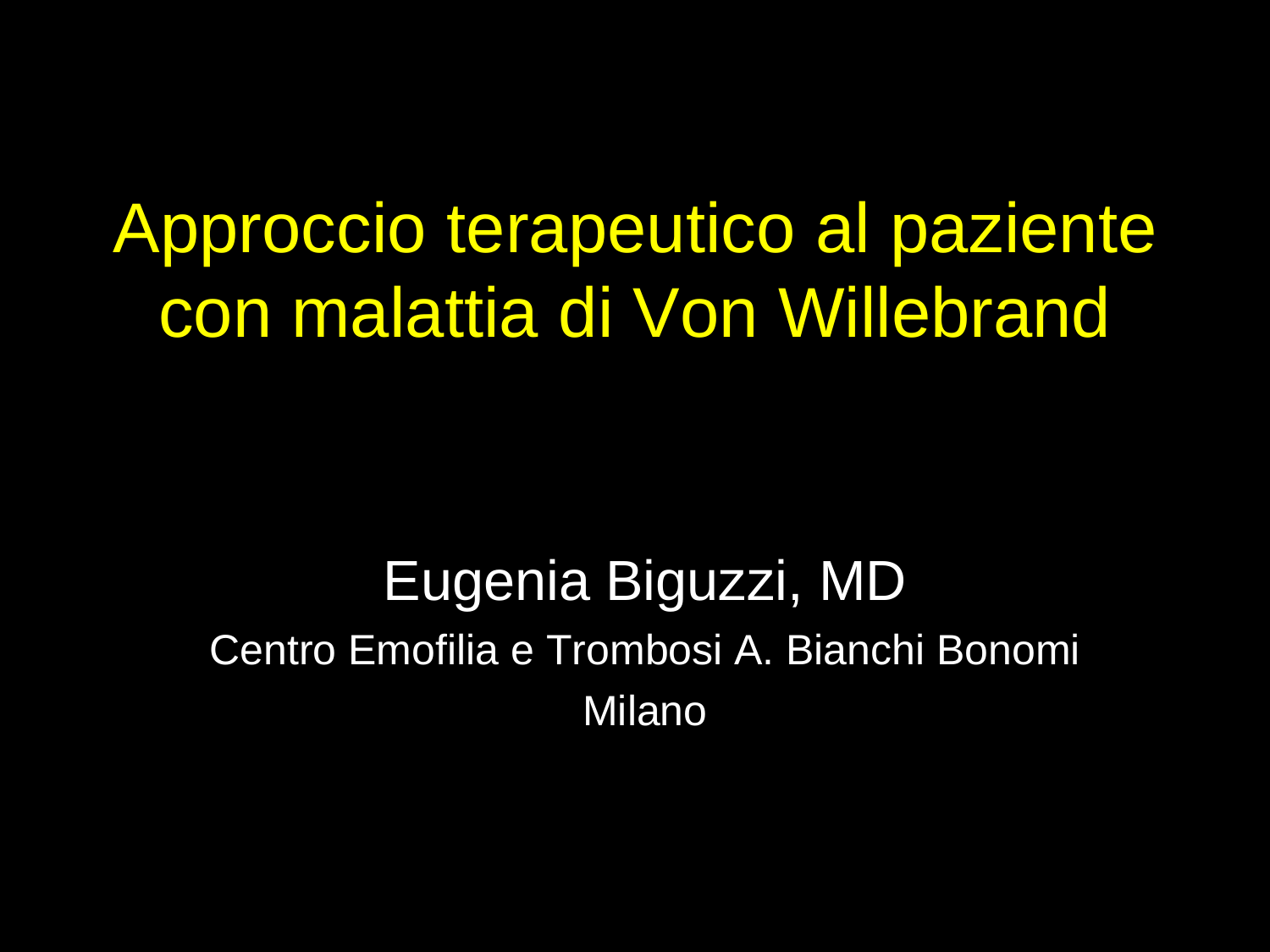# VWD

- VWD 1: quantitative deficiency, normal multimers – 1C (Vicenza, increased clearance, presence of ULM)
- VWD 2: qualitative deficiency
	- 2A: loss of HMWM
	- 2B: increased affinity for gp1b, loss of HMWM
	- 2M: normal HMWM
	- 2N: reduced binding to FVIII
- VWD 3: severe quantitative deficiency, loss of HMWM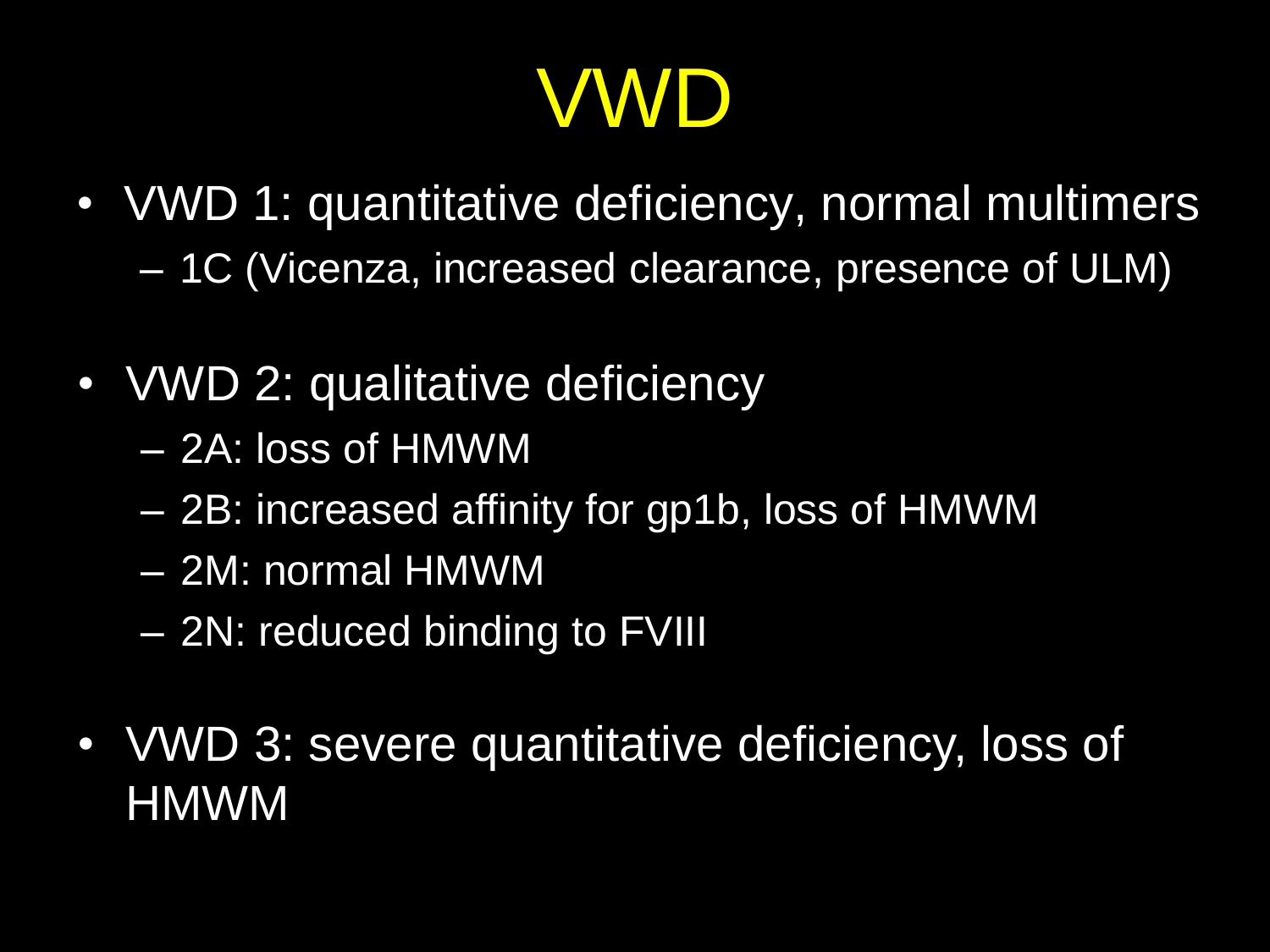# VWD: therapy

• Correction of VWF levels • DDAVP

• Adjunctive therapy

• Women issues

• Tranexamic acid

• concentrates

- Menorrhagia
- Pregnancy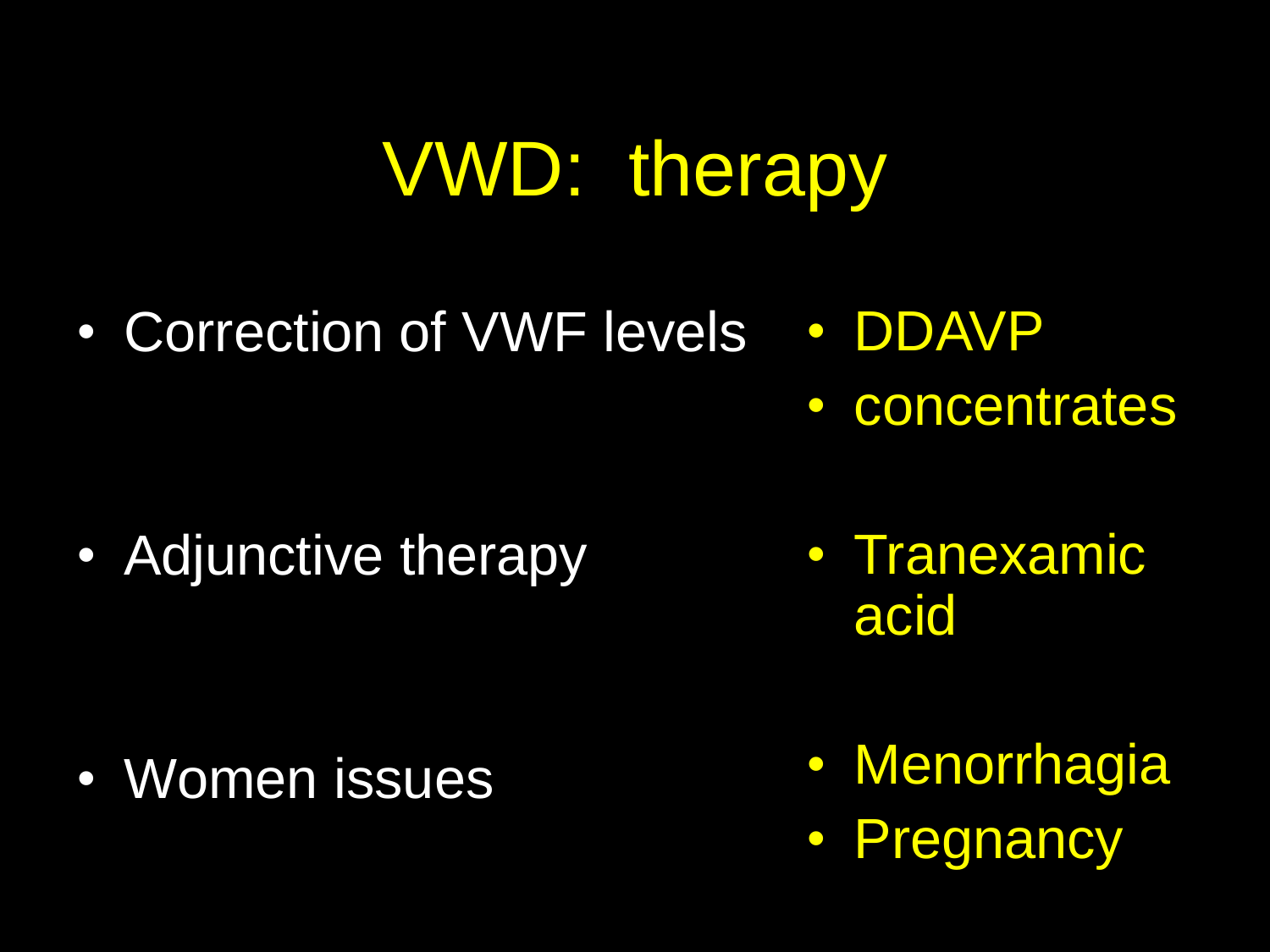DDAVP, desmopressin (1-desamino-8-D-arginin vasopressin)

- Synthetic derivative of the human antidiuretic hormone vasopressin
- It raises FVIII and VWF plasma levels (2-3 folds, secretion from Weibel-Palade bodies of the endothelial cells)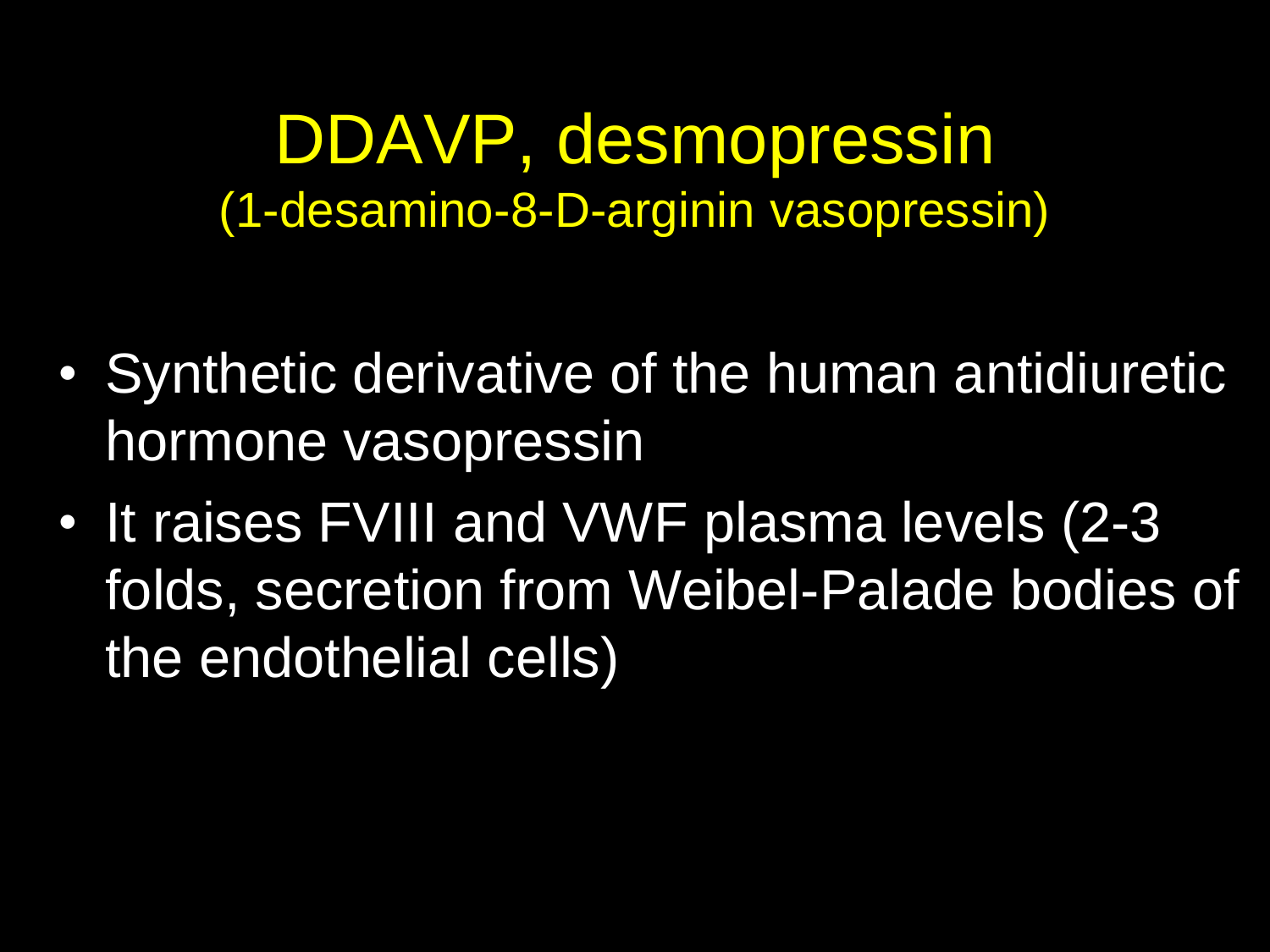### DDAVP, desmopressin (1-desamino-8-D-arginin vasopressin)



*Federici Blood 2006;108:3229-3230*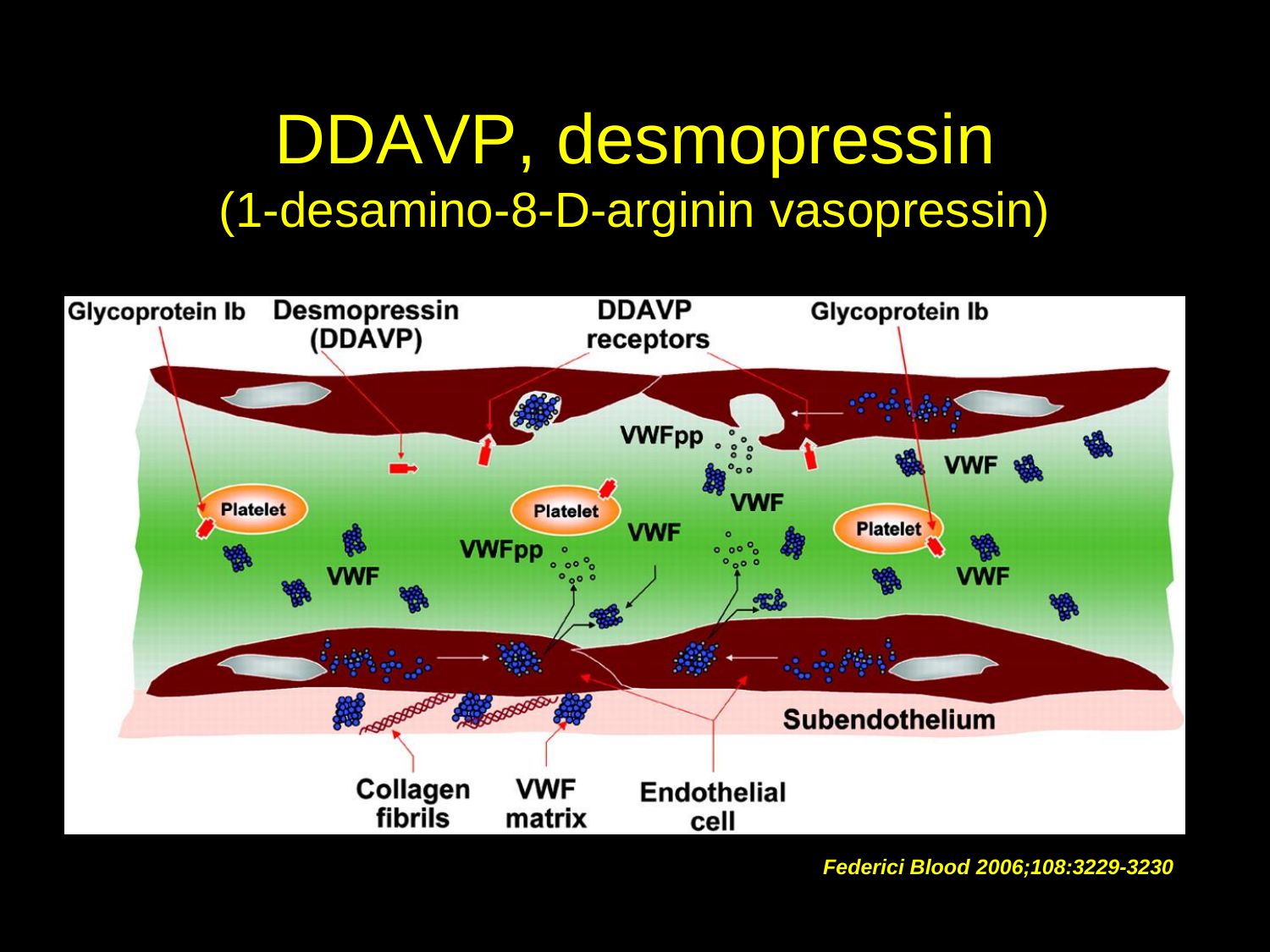### DDAVP, desmopressin (1-desamino-8-D-arginin vasopressin)

- Test to evaluate response: evaluate FVIII and VWF after 1 hour and 4 hours
- Dose: 0.3microg/kg (intravenous or subcutaneous), generally every 24 hours;
- Capped dose 15 or 20microg for patients >50kg *(Siew et al 2014)*
- Commercial preparations: Emosint 4microg, Emosint 20microg, Minirin 4microg
- Immediate side effects: flushing, headache, hypotension/hypertension
- Side effects after repeated doses: hyponatremia and seizures, tachyphylaxis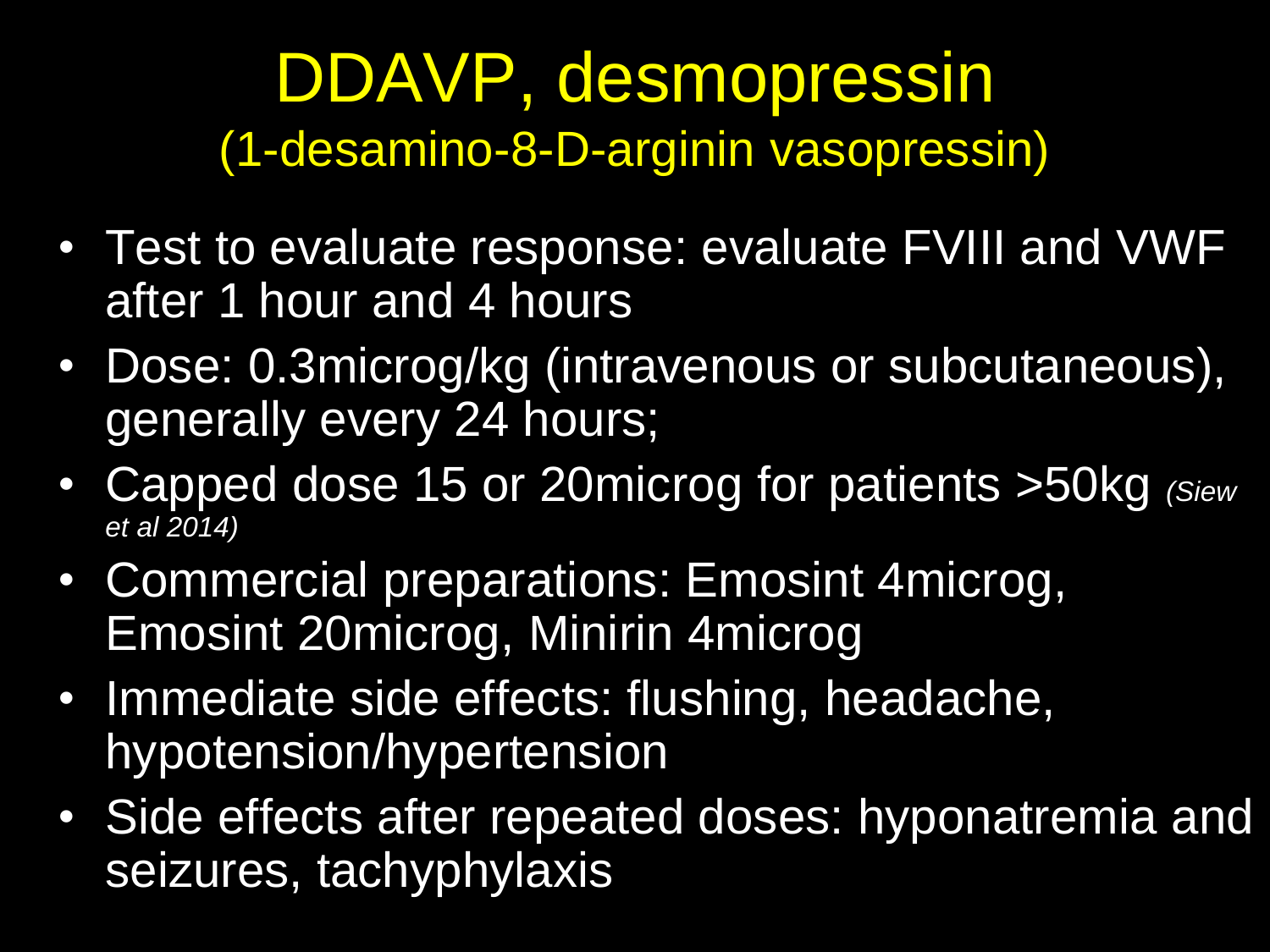# type of VWD

- VWD 1: quantitative deficiency, normal multimers
	- 1C Vicenza, increased clearance, presence of ULM)
- VWD 2: qualitative deficiency
	- 2A: loss of HMWM
	- 2B: increased affinity for gp1b, loss of HMWM
	- 2M: normal HMWM
	- 2N: reduced binding to FVIII
- VWD 3: severe quantitative deficiency, loss of HMWM

# DDAVP response

- usually good
	- very good response that is lost after 2 hours, limited use

- 2A: poor response
- 2B: controindicated
- 2M: variable response
- 2N: good response but short, limited use
- not indicated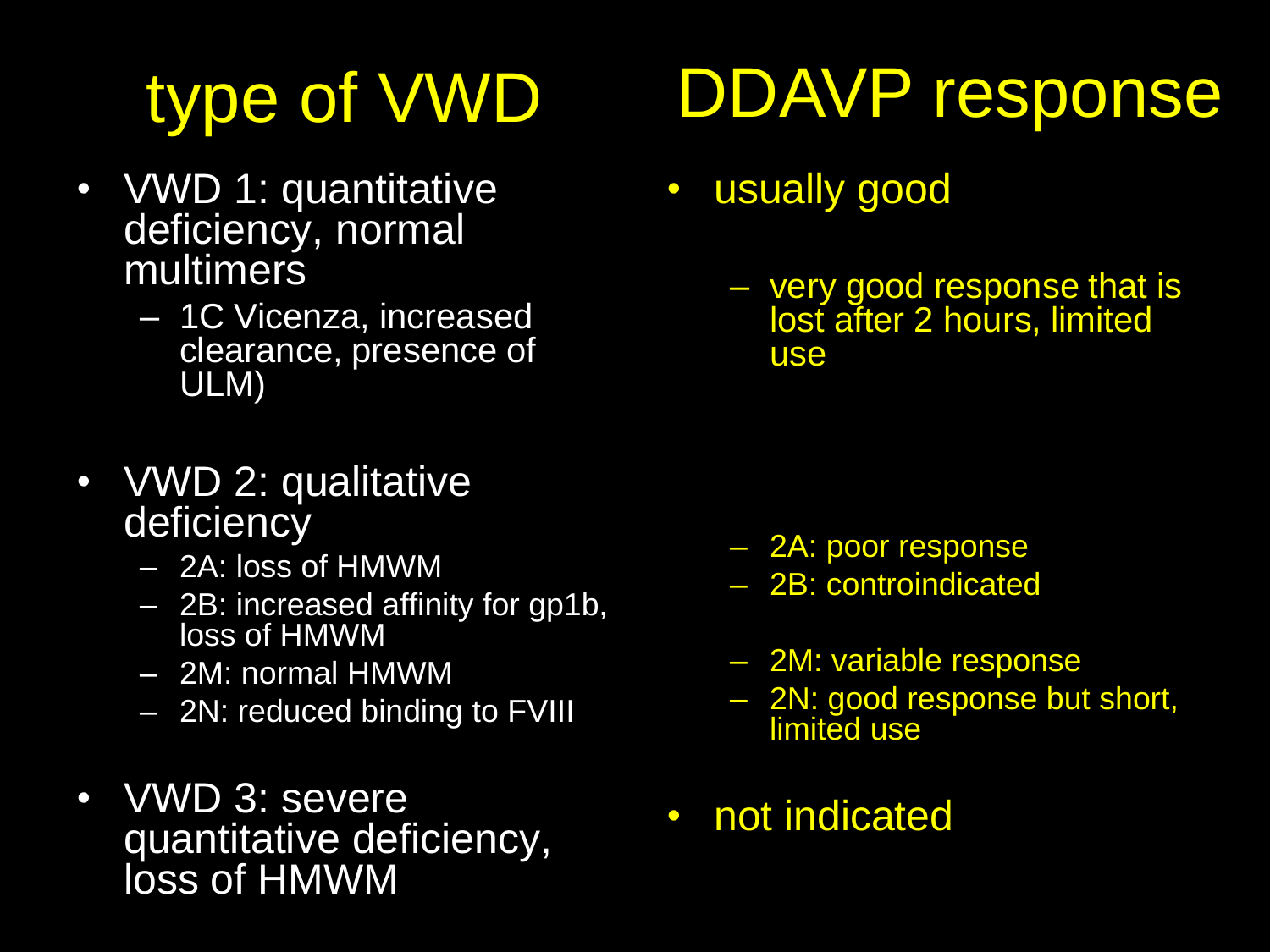# FVIII/VWF concentrates

| <b>Product</b>        | <b>Purification</b>                                                                          | <b>Viral inactivation</b>                                  | <b>VWF:RCo</b><br><b>/FVIII</b> |
|-----------------------|----------------------------------------------------------------------------------------------|------------------------------------------------------------|---------------------------------|
| Haemate-P,            | <b>Multiple</b>                                                                              | Pasteurization                                             | 1.04                            |
| <b>CSL</b>            | precicipation                                                                                | $(60^{\circ}C, 10h)$                                       |                                 |
| Fanhdi/Alpha          | <b>Heparin ligand</b>                                                                        | $S/D + dry$ heat                                           | 2.45                            |
| nate, Grifols         | chromatography                                                                               | $(80^{\circ}C, 72h)$                                       |                                 |
| Wilate,               | lon exchange +                                                                               | $S/D + dry heat$                                           | 1.0                             |
| Octapharma            | affinity                                                                                     | $(100^{\circ}C, 2h)$                                       |                                 |
| <b>Wilfactin, LFB</b> | lon exchange +<br>affinity                                                                   | S/D, 35nm filtration<br>+ dry heat $(100\degree C,$<br>2h) | $\approx 50$                    |
| rVWF, Baxter          | rVW coespressed with rFVIII in CHO cells;<br>rVWF +rfurin to remove propeptide; purification | Only VWF                                                   |                                 |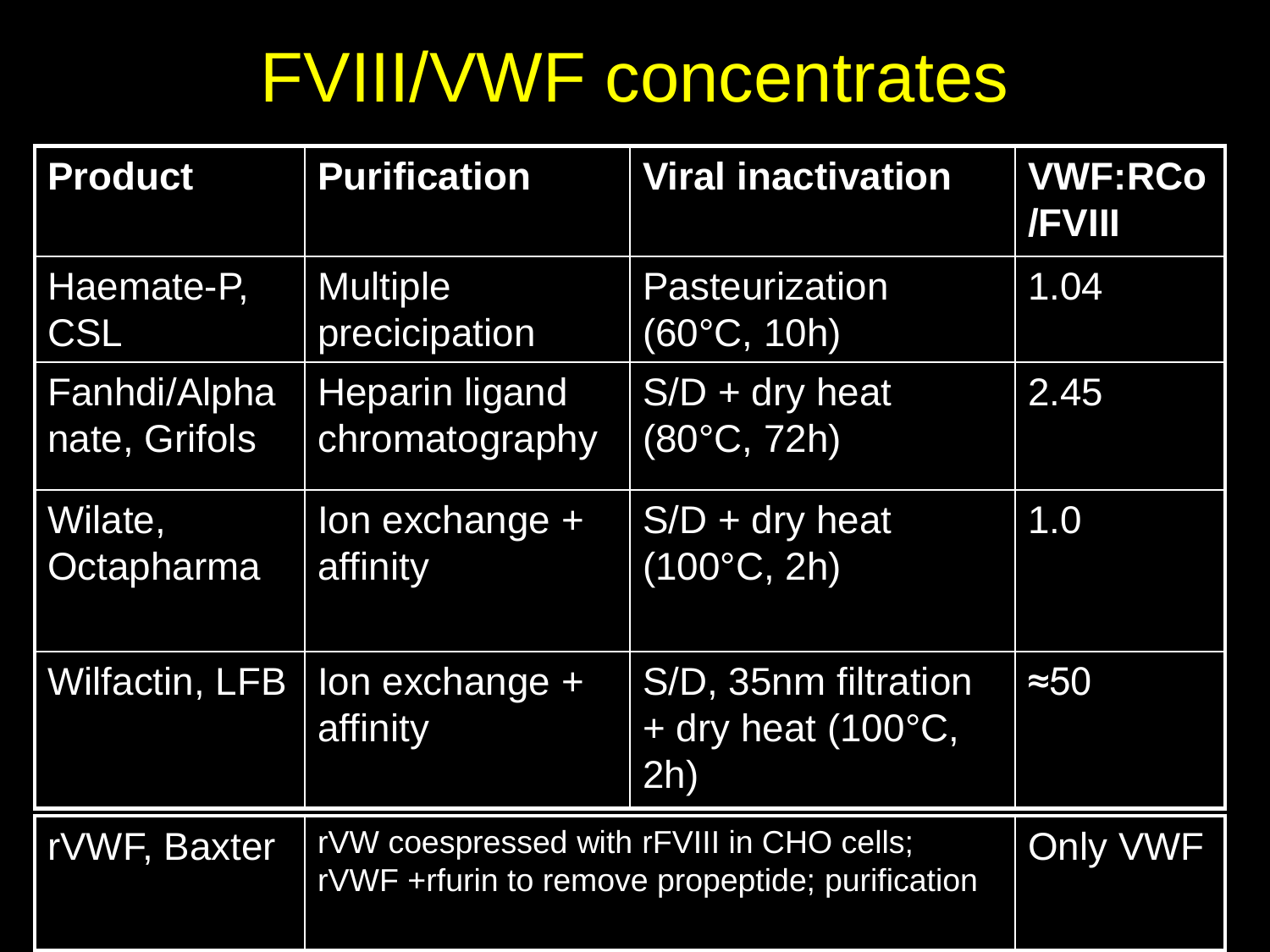# FVIII/VWF concentrates:multimers prophile

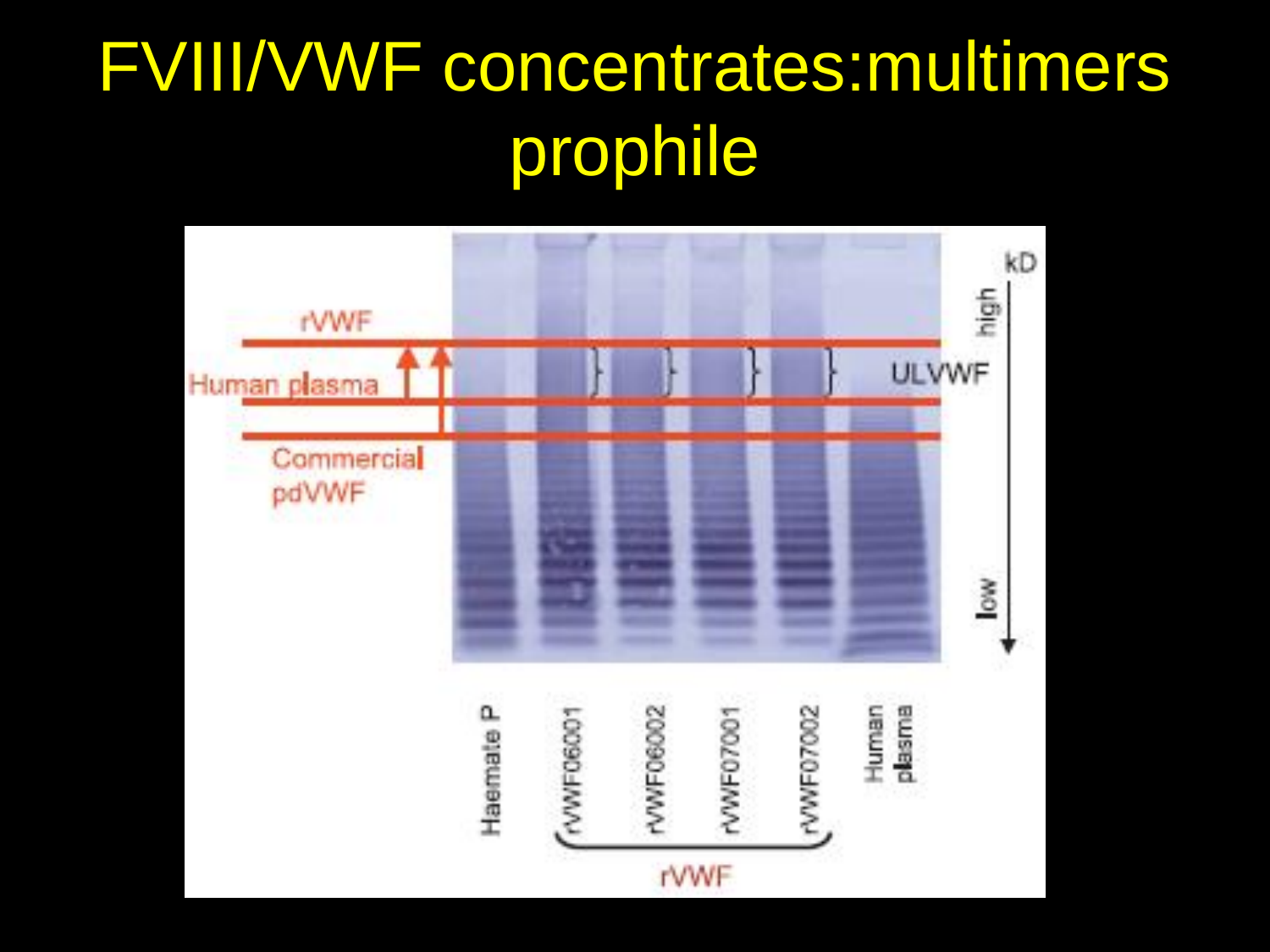### Bleeding events and VWF levels

| <b>Clinical situation</b>                        | <b>Target</b><br>trough<br>level of<br><b>VWF</b> | <b>Desmopressi</b><br>n responsive:<br><b>DDAVP</b><br>$0.3$ mcg/kg<br>every 12-24h<br>until bleeding<br>stops | <b>Desmopressin</b><br>unresponsive:<br>30-50U/kg FVIII/VWF<br>concentrate<br>immediately, then<br>every 24h until<br>bleeding stops | <b>Tranexamic</b><br>acid: 15-<br>25mg/kg<br>every 8-12<br>hourr |
|--------------------------------------------------|---------------------------------------------------|----------------------------------------------------------------------------------------------------------------|--------------------------------------------------------------------------------------------------------------------------------------|------------------------------------------------------------------|
| <b>Clinically relevant</b><br>non-major bleeding | $>30$                                             | X                                                                                                              | X                                                                                                                                    | X                                                                |
| Major (life-<br>threatening)<br>bleeding         | >50                                               |                                                                                                                | X                                                                                                                                    | X                                                                |
| <b>Tooth extraction</b>                          | >50                                               | Single dose                                                                                                    | Single dose                                                                                                                          | X                                                                |
| <b>Minor surgery</b>                             | $>30$                                             | $\chi$                                                                                                         | X                                                                                                                                    | X                                                                |
| Major surgery                                    | $>50$                                             |                                                                                                                | X                                                                                                                                    | X                                                                |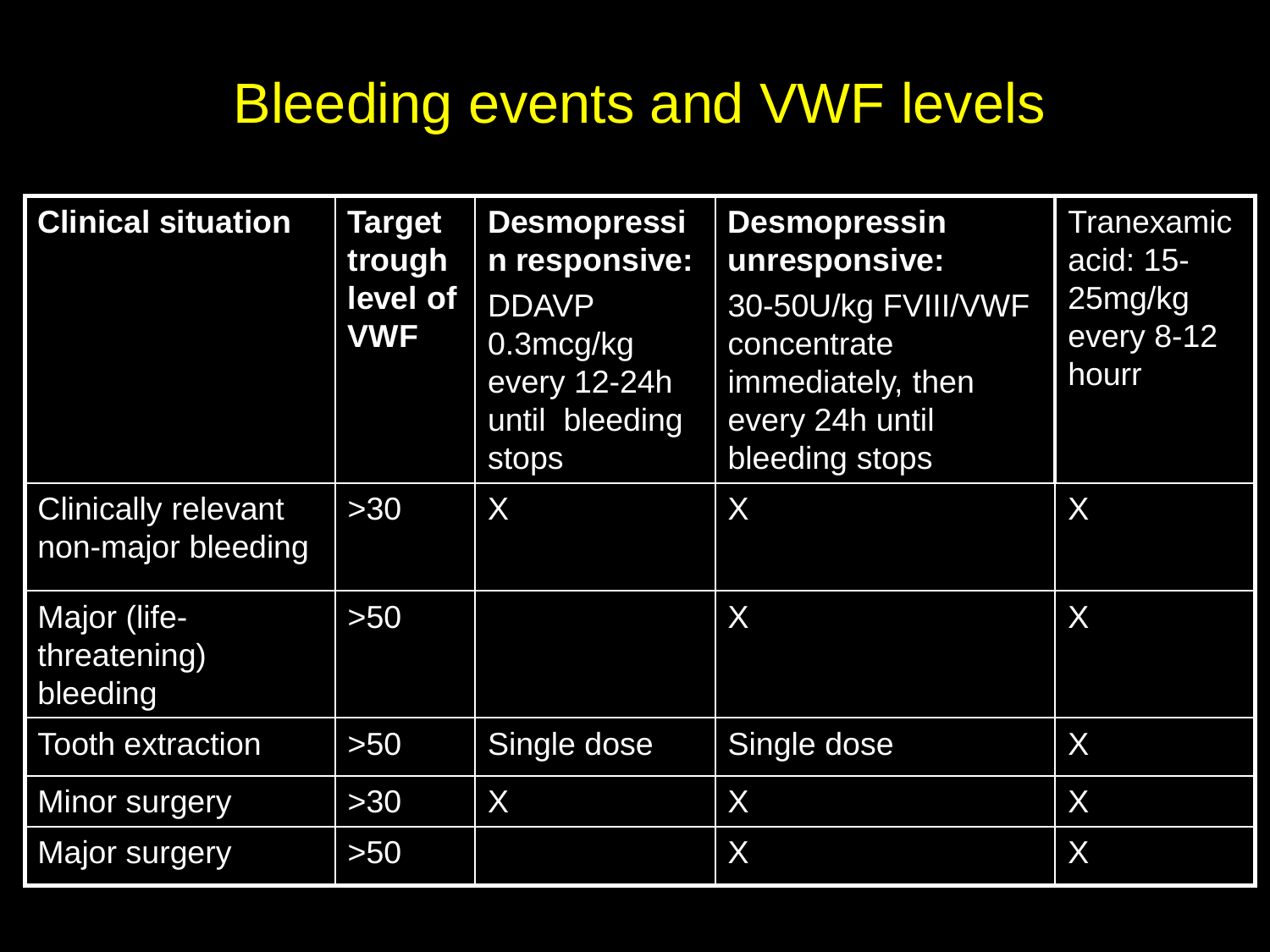# Prophylaxis: from hemophilia A to VWD

- It is logical to translate the success of prophylaxis obtained in hemophilia A to severe VWD: prophylaxis could be implemented early in life in a home setting, and prevention of bleeding and its consequences could be possible
- Nevertheless, the documented experience with long-term prophylaxis in VWD is limited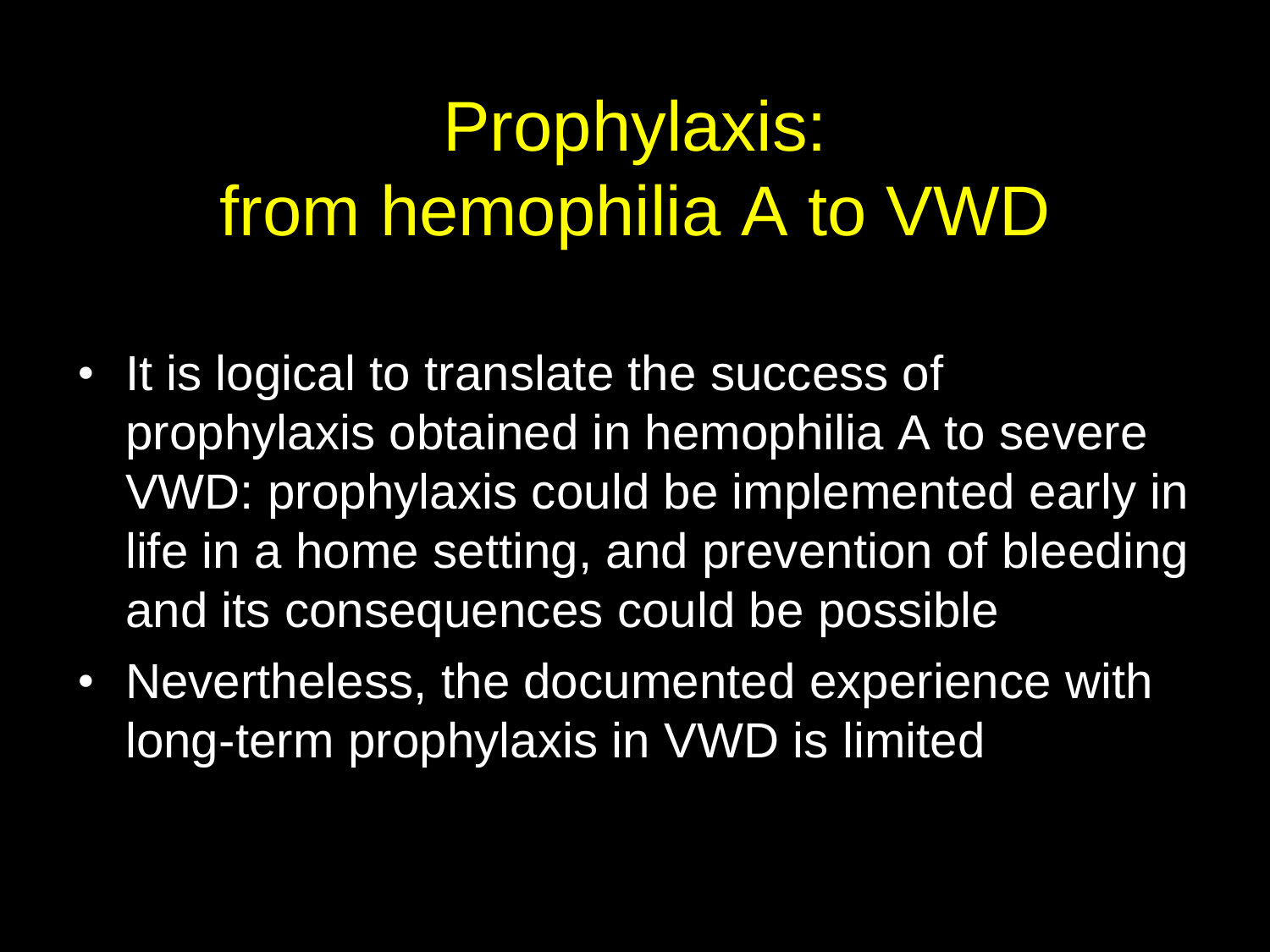### PRO.WILL: preliminary data

*(Federici, Haemophilia 2007)*

#### 11 PATIENTS

type 3 (n=5; 4 pts for joints bleeding, 1 for GI bleeding) type 2A (n=4, GI bleeding)

type 2M (n=1, GI bleeding)

type 1 (n=1, GI bleeding)



#### 8 PATIENTS

complete bleeding prevention

#### 3 PATIENTS

reduced hospitalization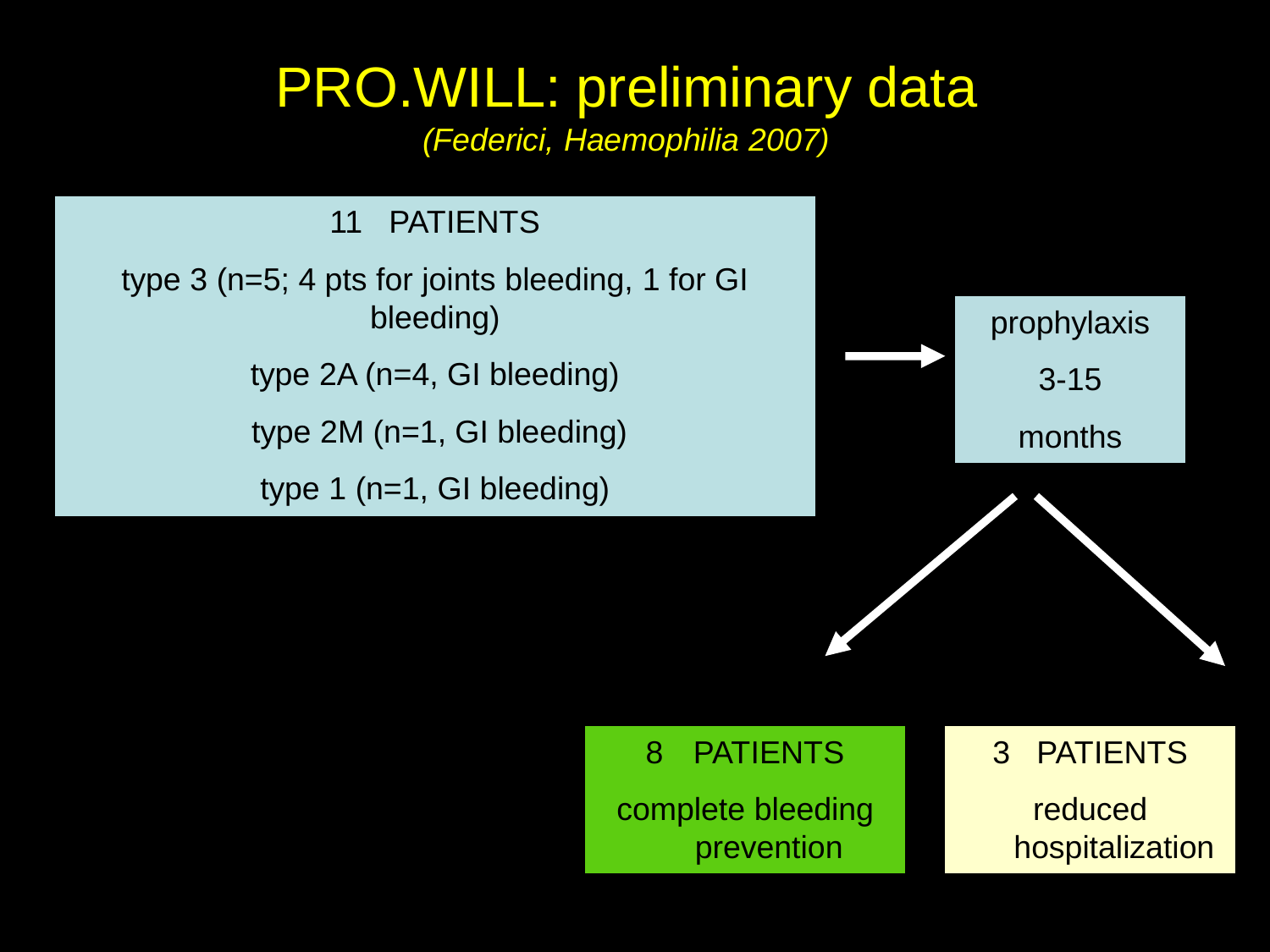### Von Willebrand Disease Prophylaxis network (VWD PN): VWD International Prophylaxis Study (VIP)

*(Abshire et al, update Haemophilia 2013)*

61 patients enrolled

analysis: 59 patients (10 countries, from 2008 to 2011)

Retrospective design

Median age 22.4ys (2.3-77.2)

type 3 (n=34) ; type 2 (n=20) ; type 1 (n=5); 2 excluded



#### 32 PATIENTS

bleeding episodes/year prior to prophylaxis 12 (IQR 6-24)

bleeding episodes/year during prophylaxis 3.6 (IQR 0.96-9.4)

**PATIENT** 

inhibitor development

(after 48 exposure days)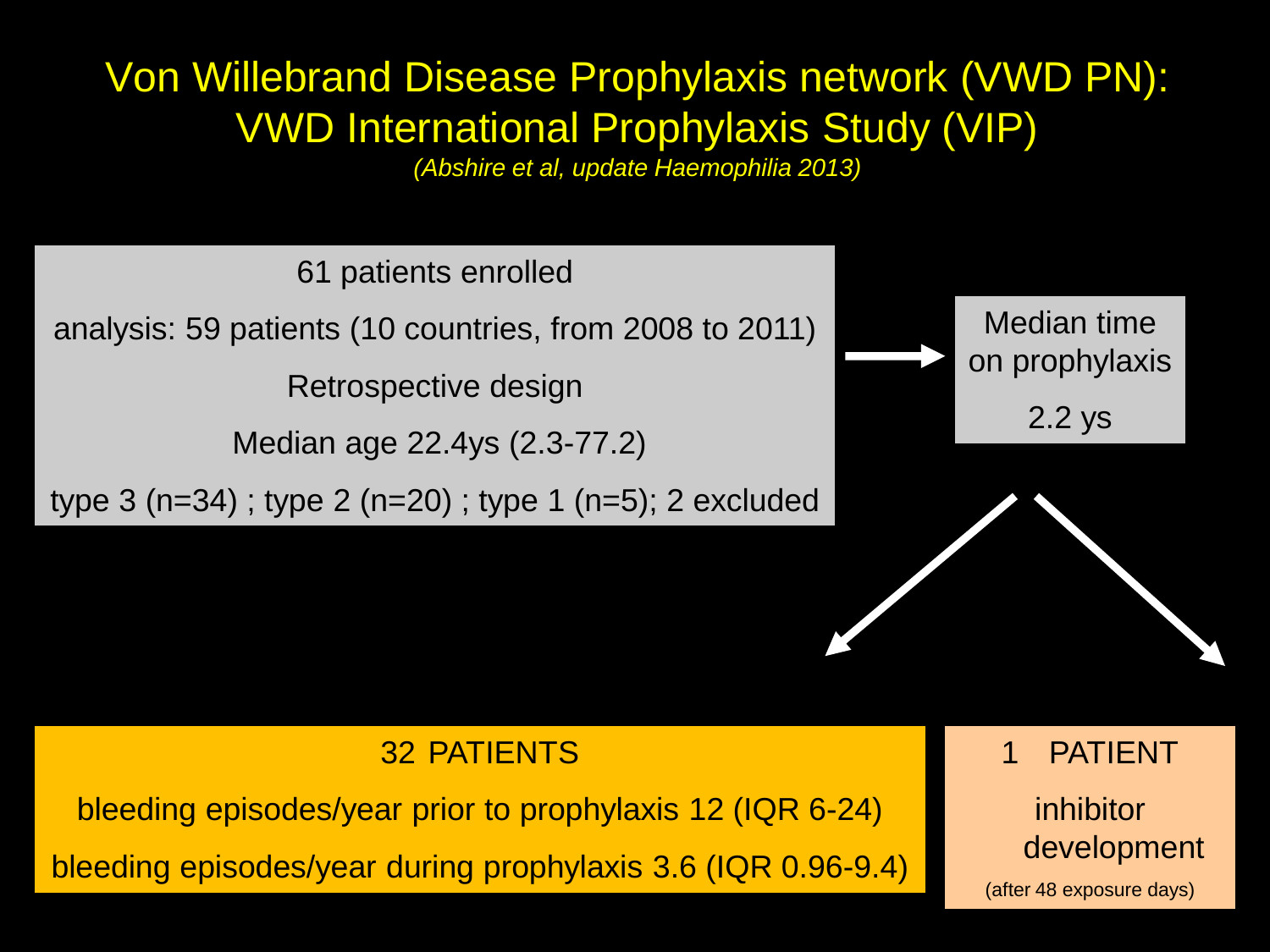### Von Willebrand Disease Prophylaxis network (VWD PN): VWD International Prophylaxis Study (VIP)

*(Abshire et al, Haemophilia 2012)*



Outcomes measured as percent reduction in bleeding within individuals during prophylaxis, according to primary indication for treatment.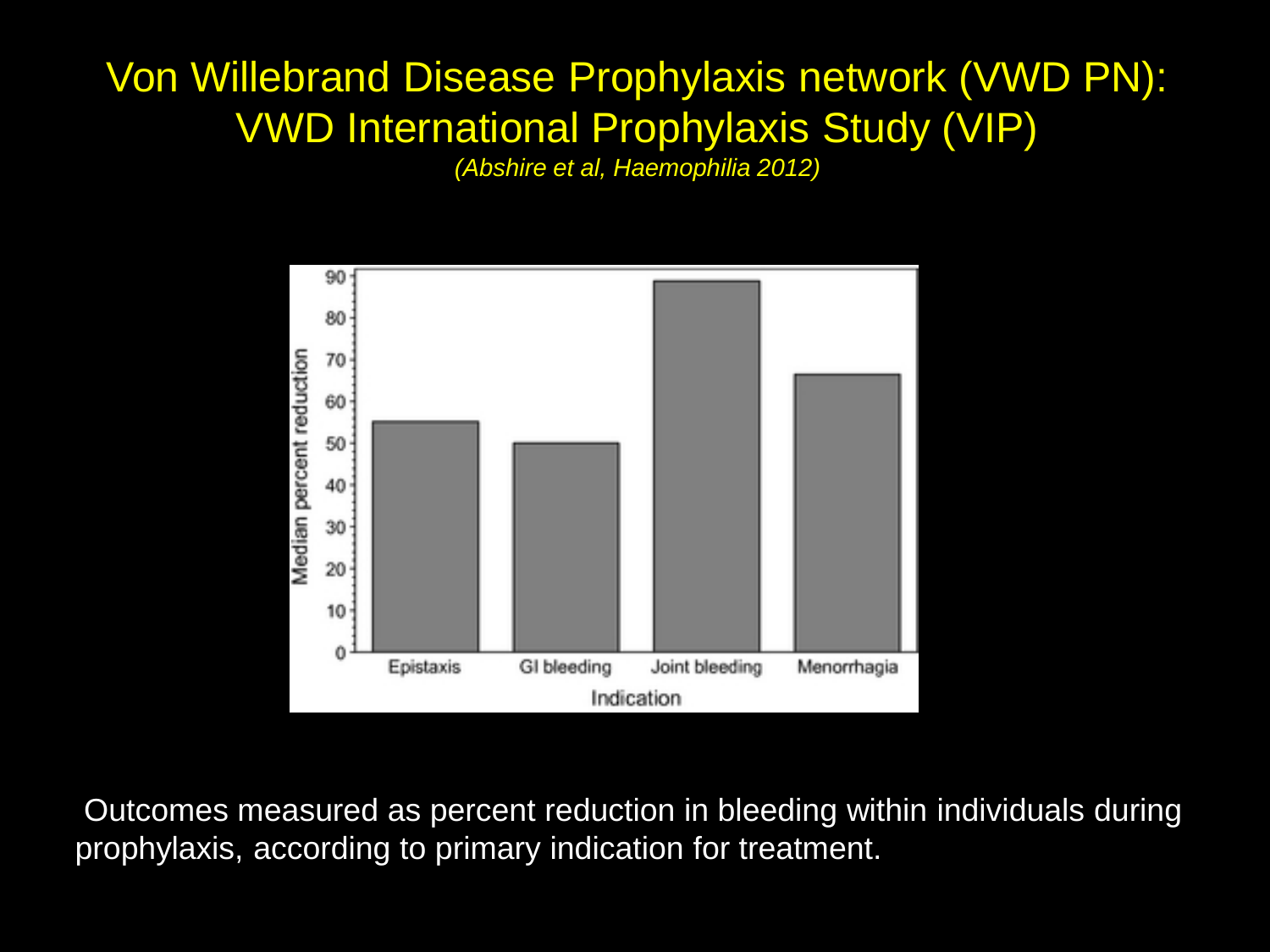### Prohpylaxis escalation in severe VWD

*(Abshire et al, JTH 2015)*

13 patients enrolled

analysis: 11 patients (5 VWD3; 6 VWD2A)

prospective design, Median age 34.6ys (3.1-80.6); ABR 25.0 (IQR 12-51.2)

Time on prophylaxis: 1 year

ABR 4.0 (IQR 0-27.7)

**TREATMENT LEVEL 1**

(50U Rco/kg once/week)

4 epistaxis

(2 type 3, 2 type 2A)

#### **TREATMENT LEVEL 2**

(50U Rco/kg twice/week) 1 epistaxis, 1 GI, 1 joint

(1 type 2A , 2 type 3)

**TREATMENT LEVEL 3** (50U Rco/kg 3/week) 1 epistaxis, 1 GI, 1 joint (1 type 3, 2 type 2A)

+ 1 patient (type 2A): 50U/kg every other day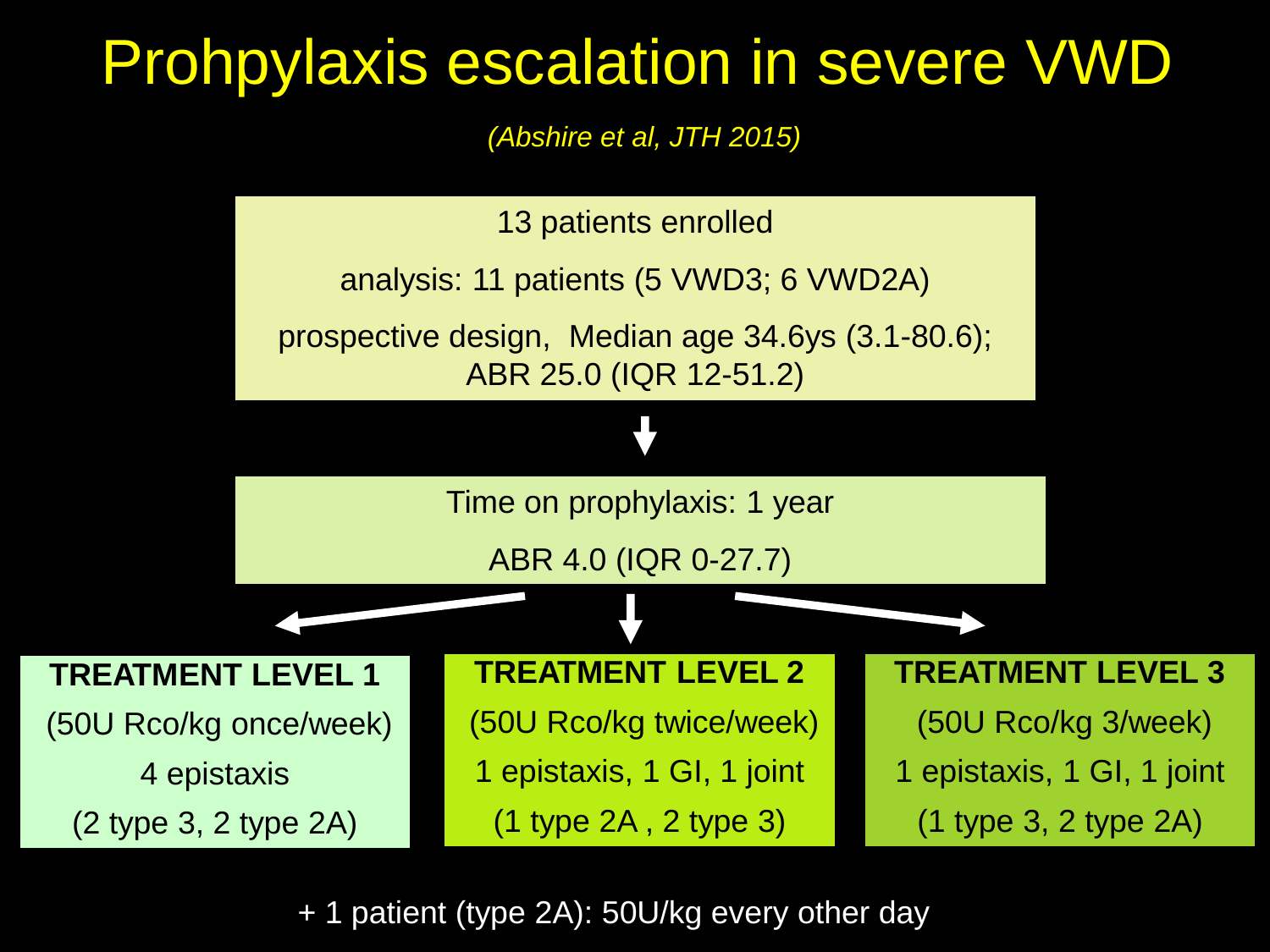### Prophylaxis in VWD: open questions

- Indications to begin (VWF & FVIII: C levels or bleeding severity?)
- When to begin (young age for type 3 with joints bleeds or frequent mucosal bleeding? older age for type 2 with frequent mucosal bleeds? fertile age for type 3 or type 2 women looking for pregnancy?)
- What frequency, what dosage, what concentrate (minimal VWF:Rco and FVIII: C before the next infusion? minimal VWF: Rco and FVIII: C levels between the infusions to avoid imprecision due to very low levels of VWF:Ricof?)
- When to stop (puberty for males with type 3? switching to oral oestrogens for young females at puberty?)
- Role of VWF/FVIII concentrates in GI bleeds (prevention of bleeding by manteining higher levels of VWF and FVIII:C? prevention of GI arterovenous malformations?)
- Inhibitor development (mutations predisposing to inhibitor development? Relation with factor dosage?); thrombotic complications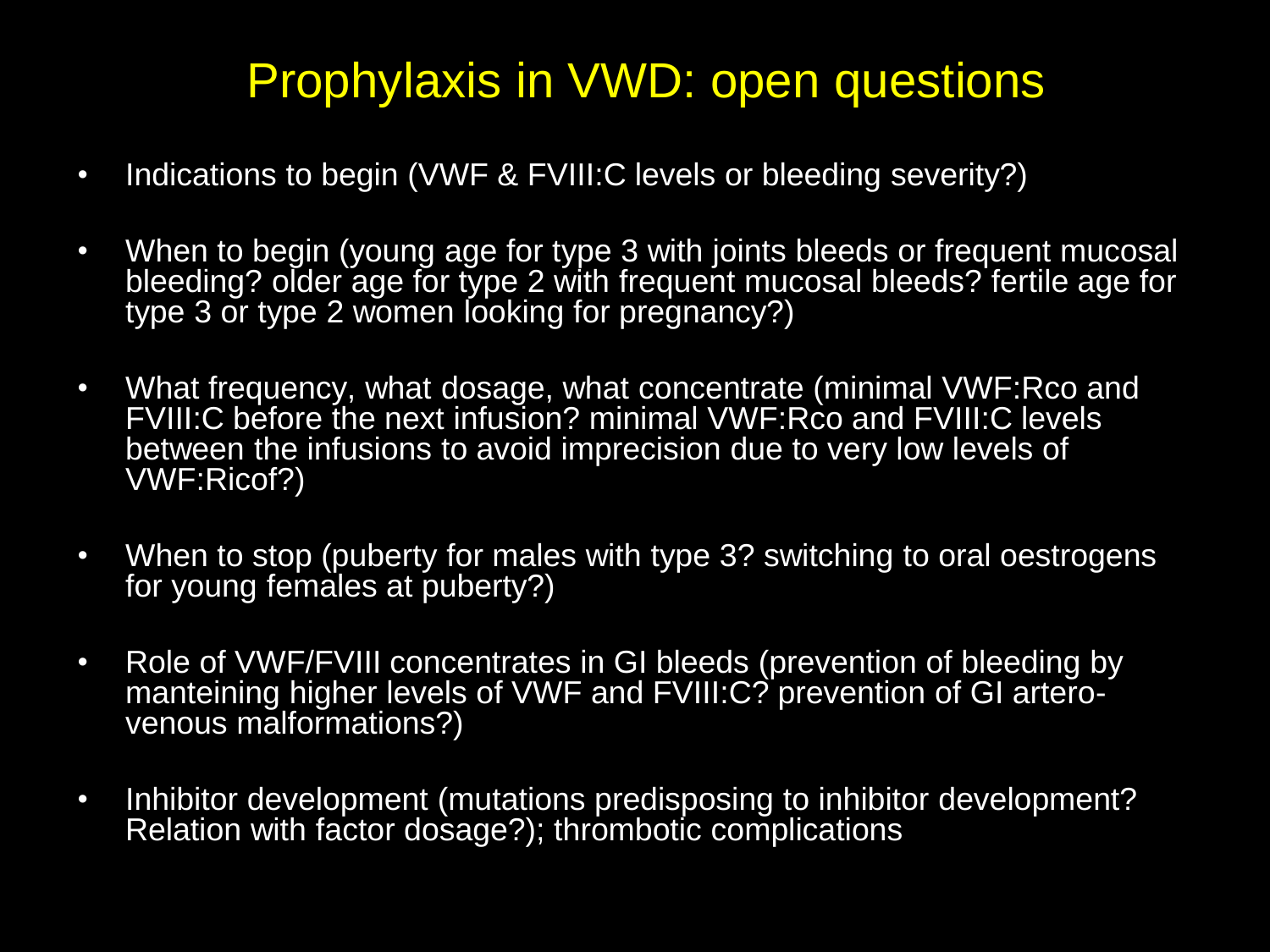### Severe VWD and menorrhagia

Severe = unresponsive to DDAVP (type 3, type 2, type 1)

| <b>Response to</b>                                        | Type 3         | Type 2          | Type 1      | <b>TOTAL</b> |
|-----------------------------------------------------------|----------------|-----------------|-------------|--------------|
| oral<br>contraceptiv<br>e treatment<br>for<br>menorrhagia | $n=23$         | $n=9$           | $n = 12$    | $n=44$       |
| <b>Treated</b>                                            | 13             | $6\overline{6}$ | 11          | 30           |
| Good<br>response<br>$N^{\circ}$                           | 10             | $\overline{4}$  | 8           | 22           |
| No response<br>$N^{\circ}$                                | $\overline{0}$ | 1               | 2           | $\mathbf{3}$ |
| <b>Not reported</b><br>$N^{\circ}$                        | 3              | 1               | $\mathbf 1$ | 5            |

Foster on behalf of ISTH-SSC. Thromb Haemost, 1995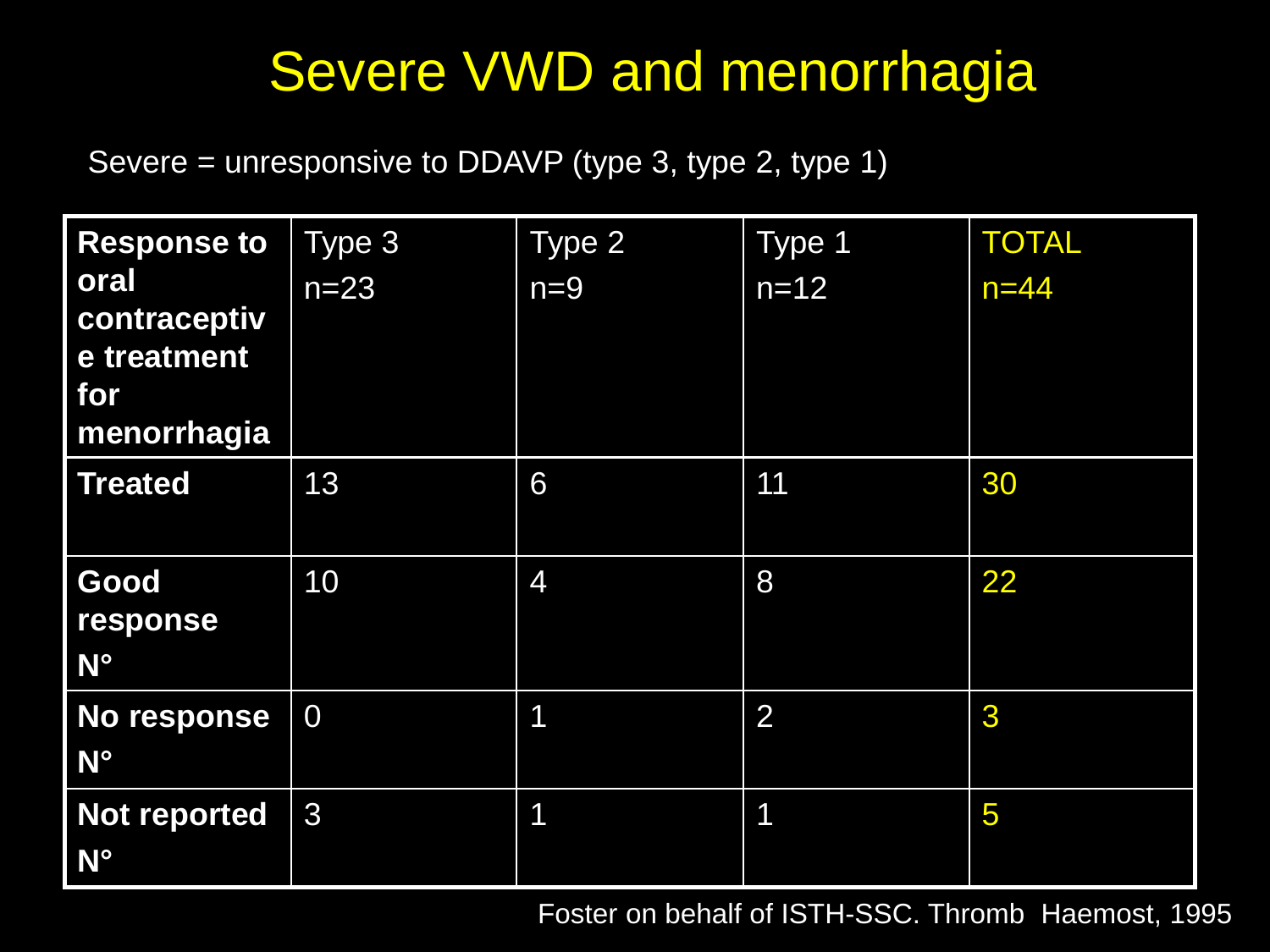### **Menorrhagia and quality of life**

|                                               | <b>VWD</b>         |                | Other<br>bleeding<br>disorders |                | <b>VWD</b>         |
|-----------------------------------------------|--------------------|----------------|--------------------------------|----------------|--------------------|
| $N^{\circ}$                                   | 259 females        |                | 59 females                     |                | 97 males           |
|                                               | type 2/3: 37 (14%) |                |                                |                | type 2/3: 37 (31%) |
| <b>Health related</b><br>quality of life *    | $0.70(0.27)$ §     |                | 0.78(0.22)                     |                | 0.77(0.25)         |
| Mean (SD)                                     |                    |                |                                |                |                    |
| Women VWD                                     |                    | Menorrhagia    |                                | No Menorrhagia |                    |
| Menarche - 45ys<br>$N^{\circ}$                |                    | 84             |                                | 104            |                    |
| Health related quality of<br>life * Mean (SD) |                    | $0.64(0.28)$ § |                                |                | 0.82(0.20)         |

**\*** dead=0, perfect health=1; § significantly different p<0.05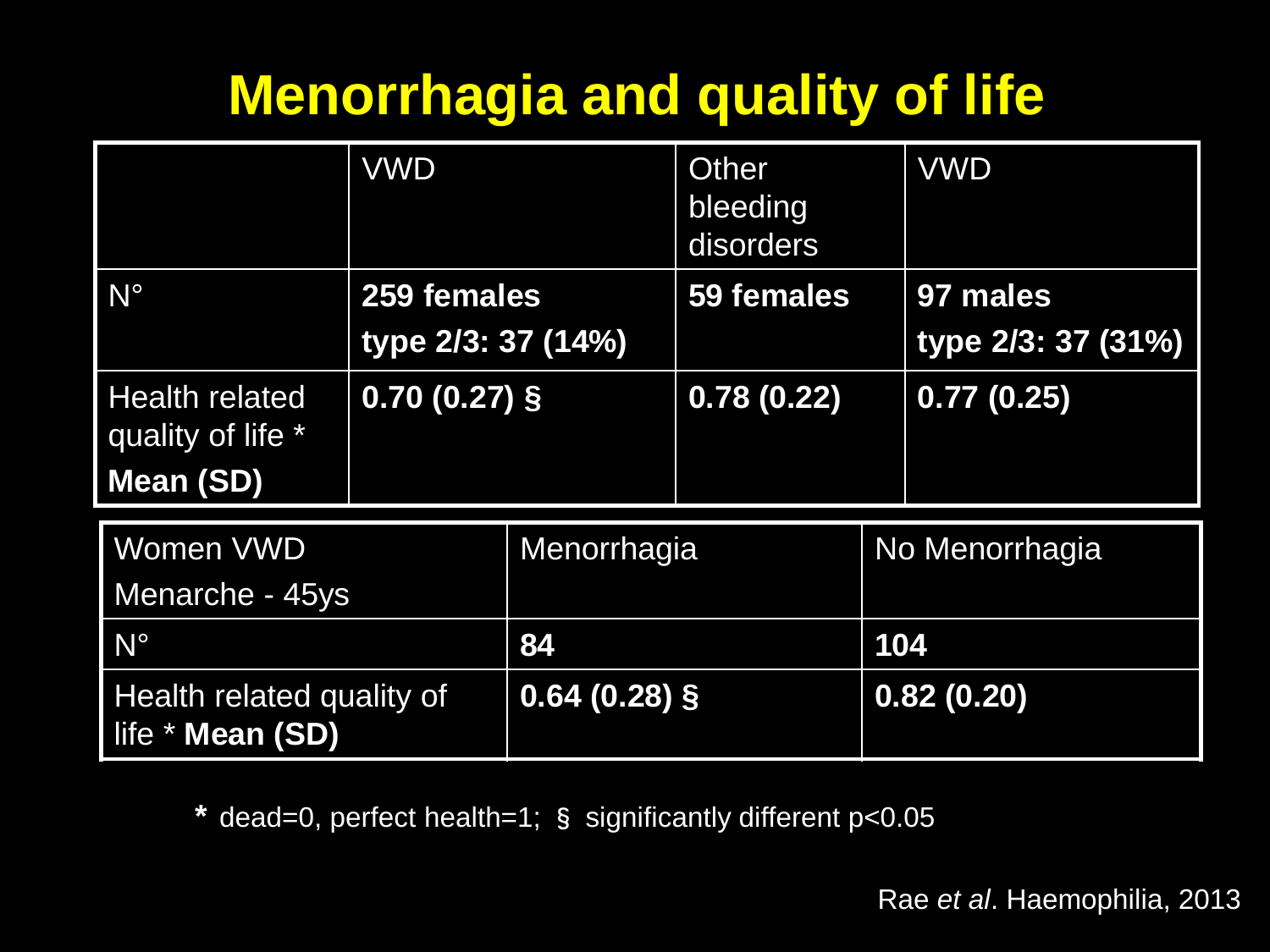### **VWD and menorrhagia**

• 423 women VWD ≥16ys

- $\checkmark$  64% type 1, 32% type 2, 4% type 3
- Menorrhagia: 81%

 $\checkmark$   $\geq$  2 symptoms: subjective excessive blood loss/ blood clots / iron therapy or blood transfusion / heavy menstrual flow that interferes with daily life / periods longer than 7 days

- Gynecologist consultation: 85%
- Some treatment for menorrhagia: 99% (68% hormonal therapy)
- Hysterectomy 20%  $\blacksquare$  De Wee. Thromb Haemost, 2011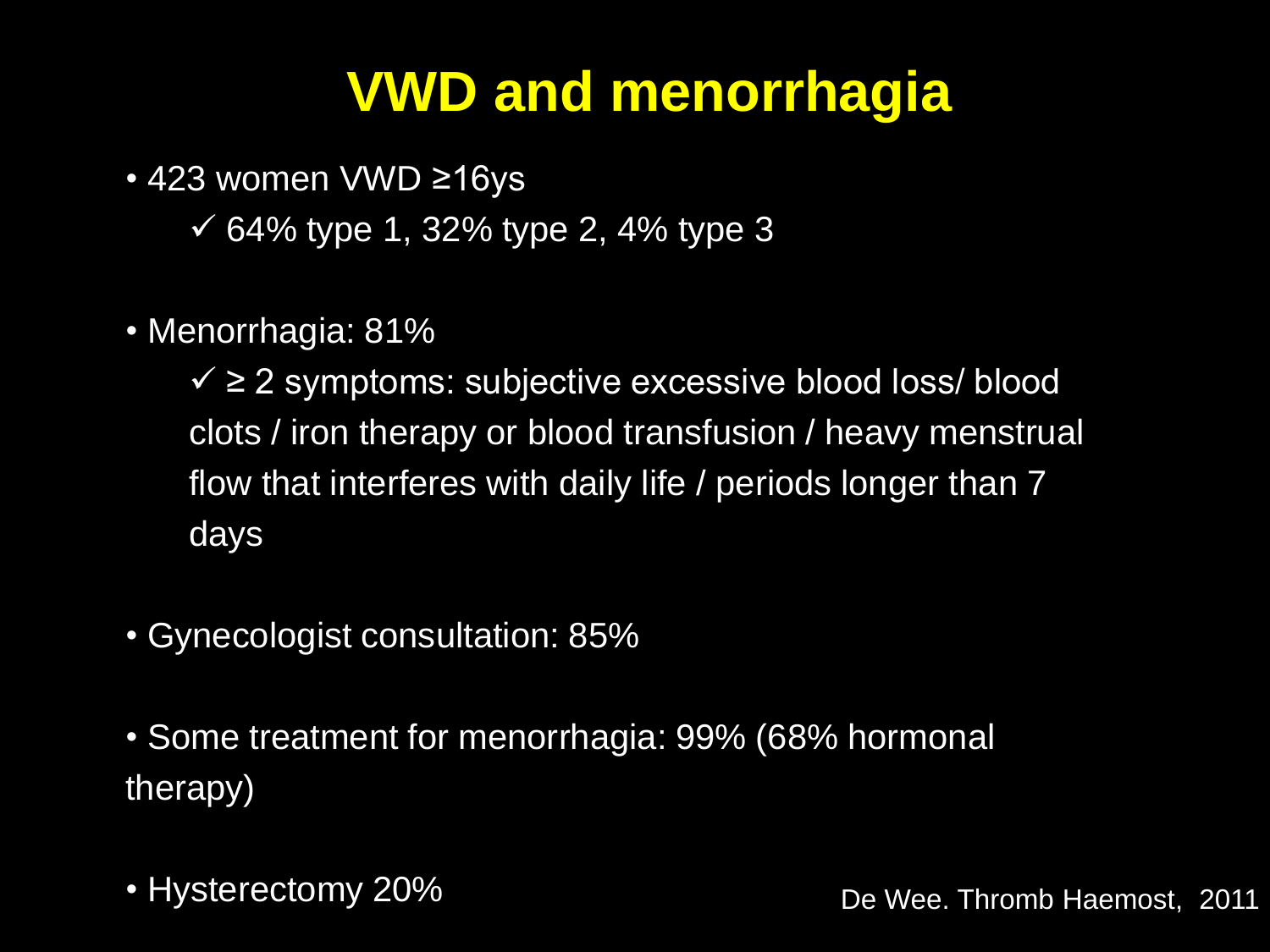# Women issues

- Menorrhagia
	- Combined oral contraceptives
	- Levonorgestrel-releasing intrauterine device (Mirena) (Chi et al, 2011)
	- Prophylaxis with FVIII/VWF concentrate
	- Tranexamic acid
	- Endometrial ablation and histerectomy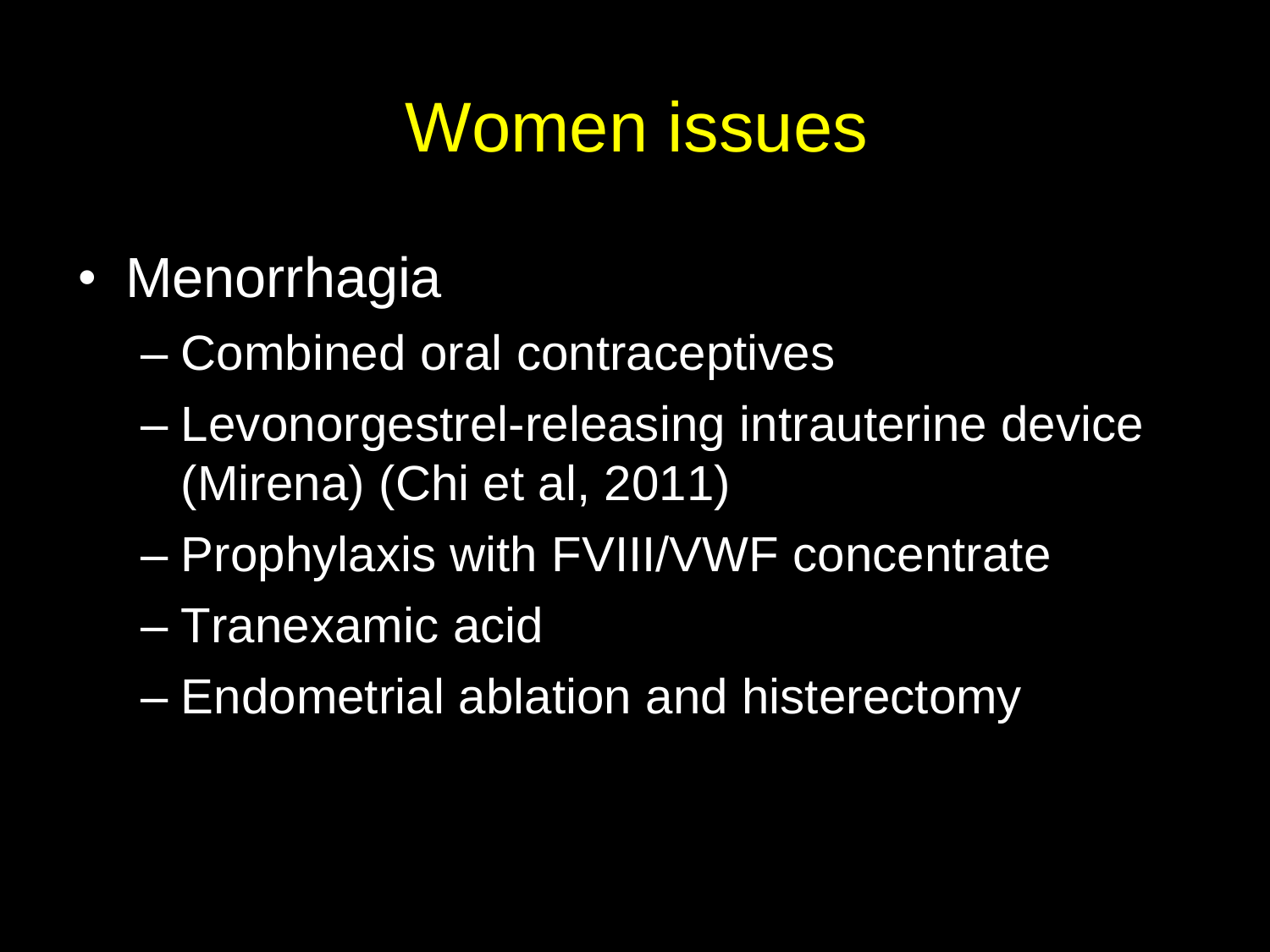

James *et al*. Am J Obstet Gynecol, 2009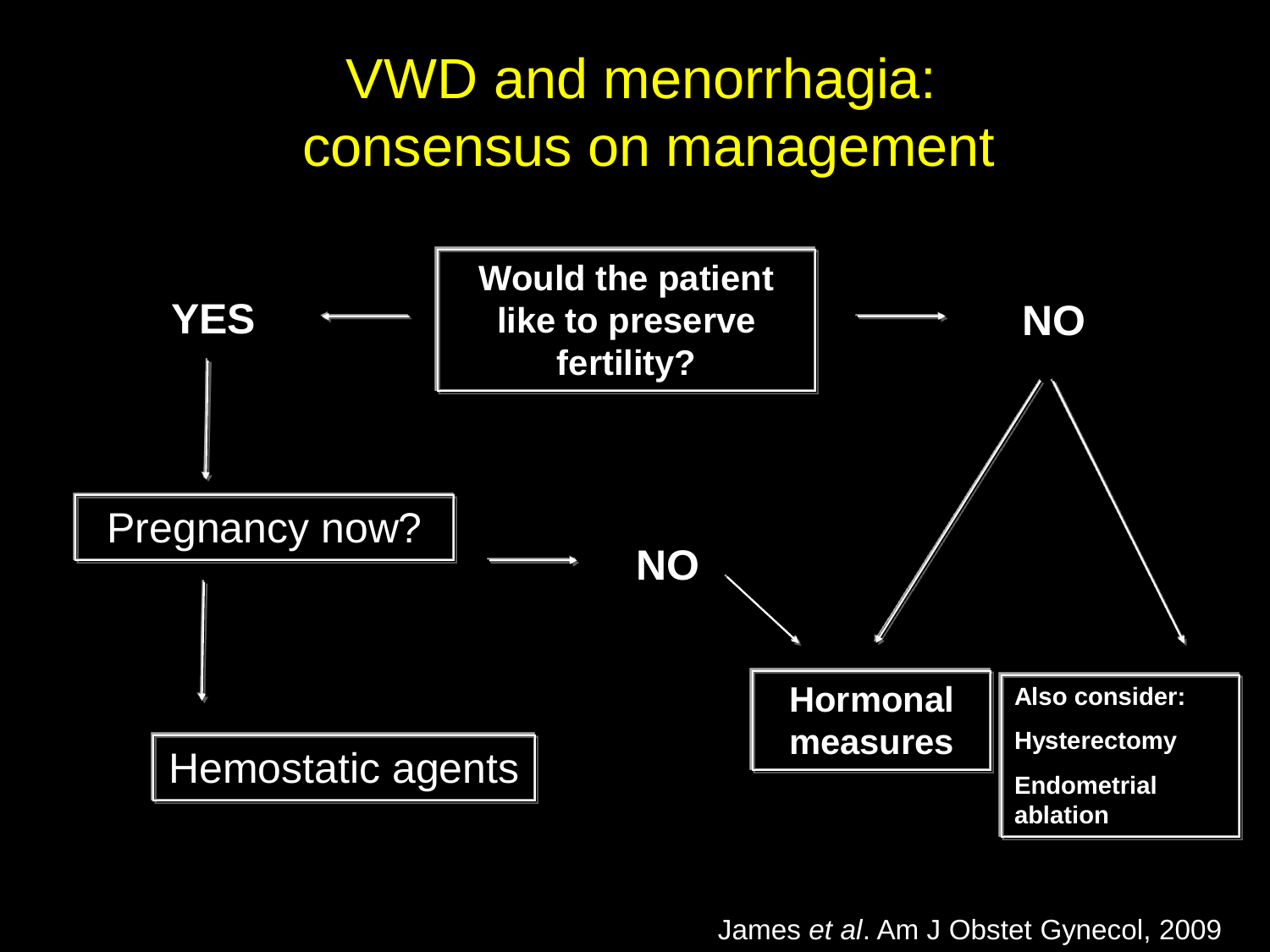## VWF and normal pregnancy

![](_page_21_Figure_1.jpeg)

Castaman. Mediterr J Hematol Infect Dis, 2013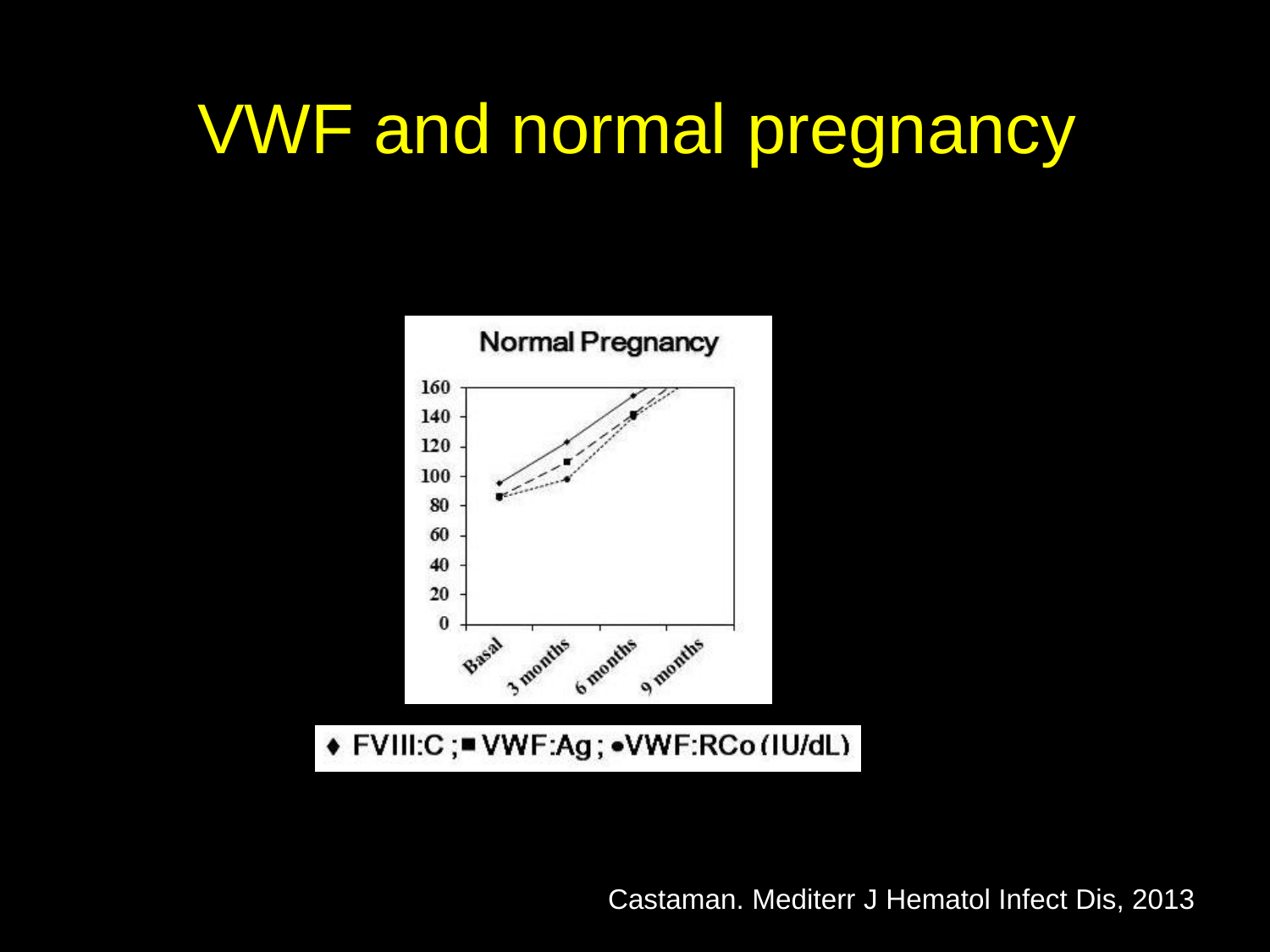# Severe VWD and pregnancy

Severe = unresponsive to DDAVP (type 3, type 2, type 1)

|                                   | Type 3                            | Type 2         | Type 1                | <b>TOTAL</b> |
|-----------------------------------|-----------------------------------|----------------|-----------------------|--------------|
| N° women with<br>pregnancy        | 11                                | 7              | 13                    | 31           |
| N° pregnancies                    | 15                                | 13             | 41                    | 69           |
| <b>Miscarriage</b>                | 1                                 | $\overline{2}$ | 12                    | 15           |
| $N°$ patients with<br>miscarriage | 1                                 | $\overline{2}$ | 5                     | 8            |
| Therapy* used<br>at delivery      | 13/14                             | 7/10           | 5/31                  |              |
| <b>Bleeding</b>                   | $3$ (treated) +1<br>(not treated) | 2 (treated)    | $10$ (not<br>treated) |              |

*\**Therapy: FFP, cryoprecipitate or FVIII concentrate

Foster on behalf of VWF-SSC, Thromb Haemost 1995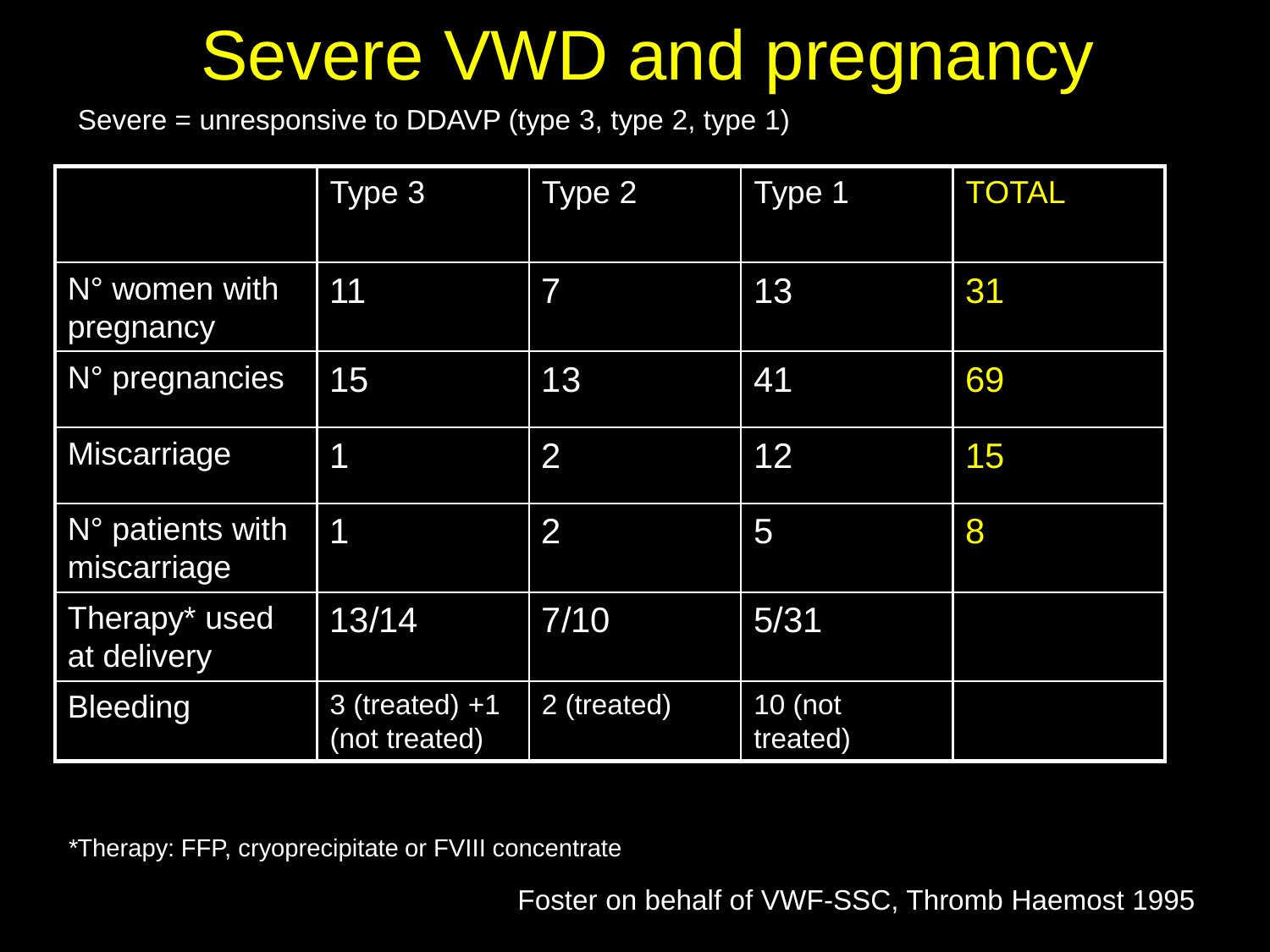### Natural course of post-partum hemorrhage in VWD

Enrollment and bleeding score before diagnosis of VWD

(clear autosomal dominant type 1VWD, confirmed in at least one family member)

| POST-PARTUM BLEEDING SCORE             |                                   |                                                                   |                                                                                     |                              |  |
|----------------------------------------|-----------------------------------|-------------------------------------------------------------------|-------------------------------------------------------------------------------------|------------------------------|--|
|                                        | $\boldsymbol{0}$<br>no or trivial | 1<br>present<br>requiring<br>medical<br>attention iron<br>therapy | $\overline{\mathbf{2}}$<br>dilatation<br>suturing<br>curettage blood<br>transfusion | $\mathbf{3}$<br>hysterectomy |  |
| <b>Type 1 VWD</b><br>$N=37$            | 16 (43%)                          | 9(24%)                                                            | 6(16%)                                                                              | 6(16%)                       |  |
| <b>Normal</b><br>controls<br>$N = 105$ | 102 (97%)                         | 1(1%)                                                             | 2(2%)                                                                               | 0                            |  |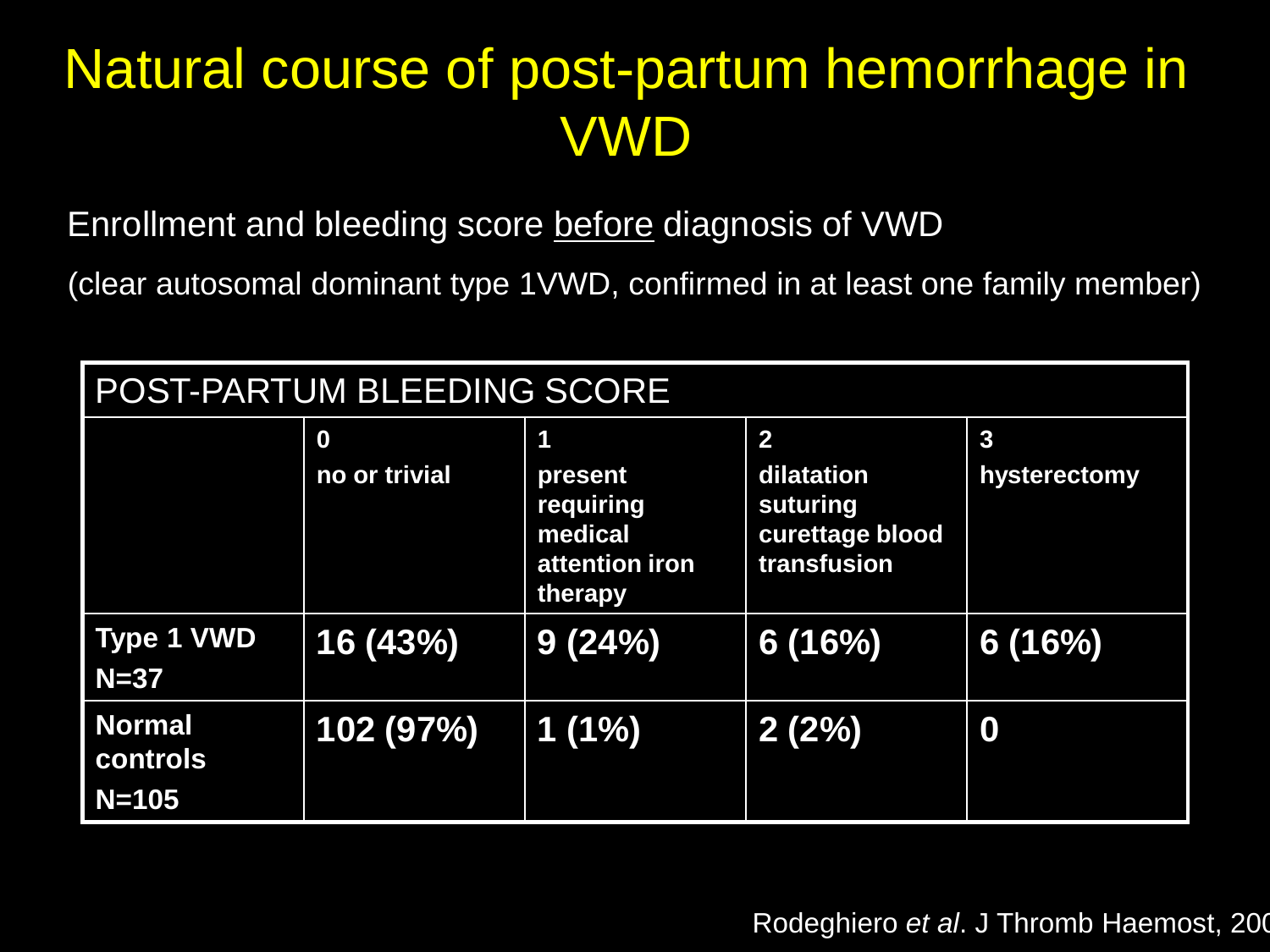# PPH risk in VWD

• Case-control study: 62 deliveries in 33 women with VWD (7 type 2, no type3), 124 controls (matched for age at delivery, parity and year of delivery); years: 1949-2005 (Aberdeen registry)

- PPH: blood loss ≥ 500ml
- The majority of patients did not receive DDAVP or factor replacement
- All VWD patients

 $\checkmark$  PPH 19% VWD vs 12% controls

 $\checkmark$  crude OR for PPH: 1.62 (95% CI 0.75-3.49)

 $\checkmark$  adjusted\* OR for PPH: 1.31 (95% CI 0.48-3.60)

- VWD patients (diagnosed before pregnancy, n=24)
	- PPH 29% VWD vs 12% controls
	- crude OR for PPH: 2.78 (95% CI 1.03-7.49)
	- adjusted OR for PPH: 3.41 (95% CI 1.07-10.9)

*\*adjusted for: placental abruption, placenta praevia, emergency cesarean, elective cesarean, retained placenta, episiotomy, multiple pregnancy, pre-eclampsia, multiparity, previous PPH, operative vaginal delivery, prolonged labour, big baby, obesity, pyrexia*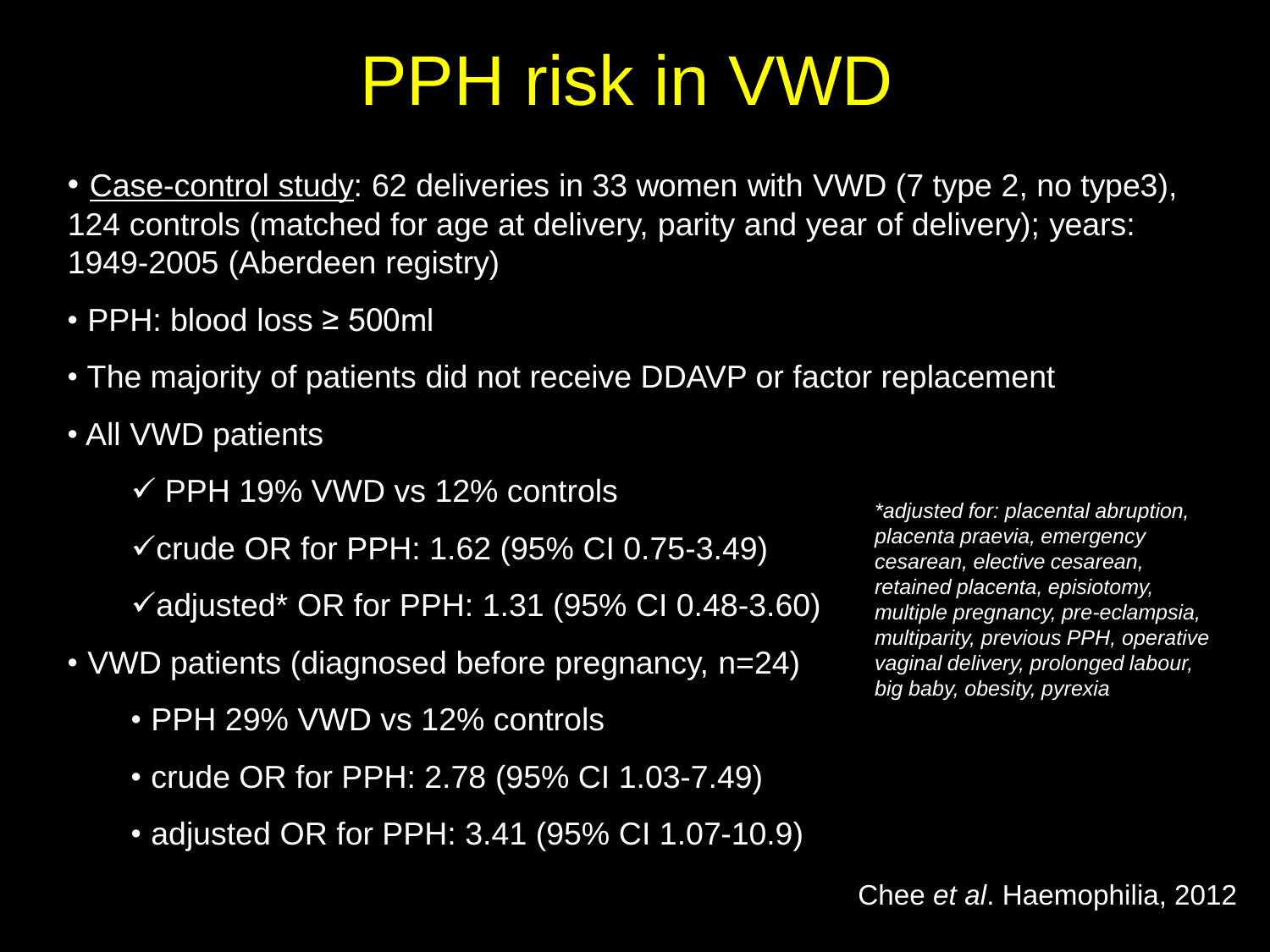# PPH risk in VWD

• Pregnancy-related discharge codes years 2000-2003 (NIS: largest all-payer inpatient database)

• Aim of the study: to determine the incidence of bleeding events and other complications in women with VWD

- Deliveries = 16,824,897; deliveries & VWD = 4067
- OR for PPH  $\rightarrow$  1.5 (95% CI 1.1-2.0)
- OR for ante-partum bleeding  $\longrightarrow$  10.2 (95% CI 7.1-14.6)
- OR for receiving a transfusion  $\rightarrow$  4.2 (95% CI 3.2-7.0)
- OR for perineal hematoma  $\longrightarrow$  3.3 (95% CI 0.8-13.4)

• 5 deaths in VWD patients (123/100,000 vs 12.7/100,000)

James *et al*. J Thromb Haemost, 2007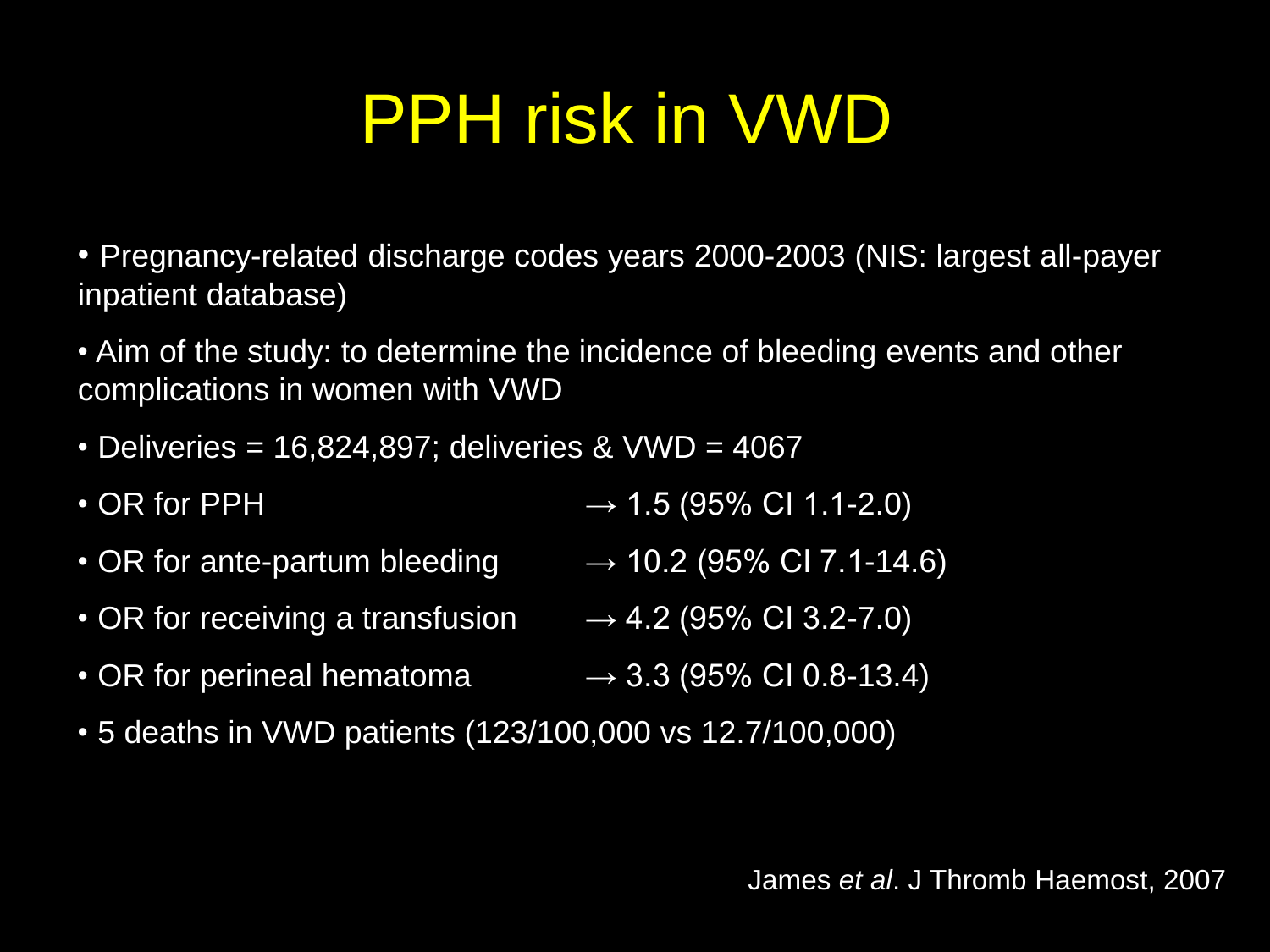### VWD and pregnancy: a practical approach

- Diagnose VWD before pregnancy
- Test DDAVP before pregnancy
- Preconceptual counselling (VWD type 3)
- Discuss possible chorionic villus sampling/amniocentesis
- Evaluation of FVIII and VWF levels during pregnancy (week 28 and 34)
- Management plan for labour and delivery
- Cesarean section is not indicated because of VWD
- **Work in team (obstetrician, gynecologist, midwife, anesthetist)!**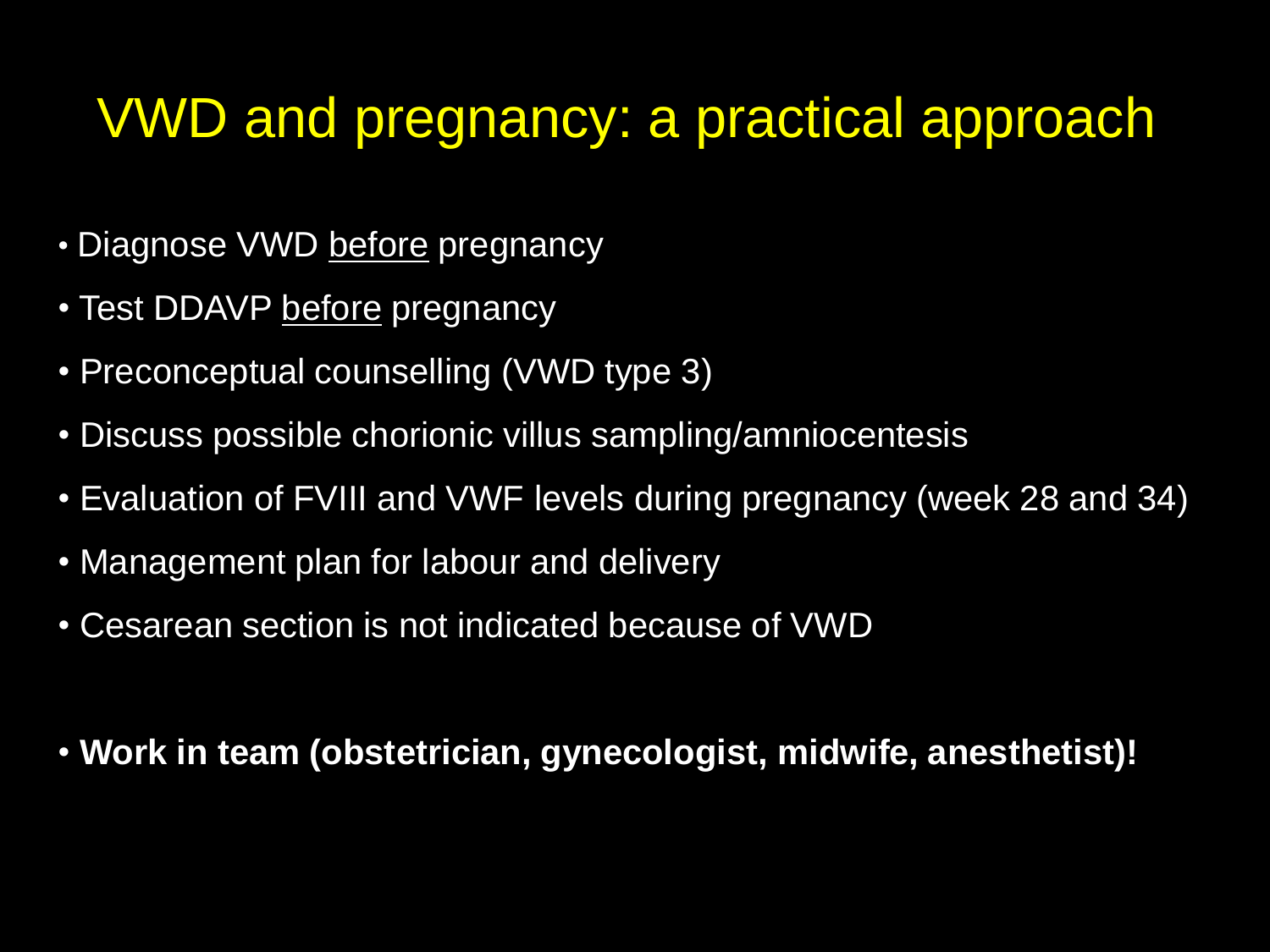### Chorionic villus sampling/amniocentesis

- Case series: 32 women with low FVIII:C (years 1988-2002); 27 obligatory carriers of hemophilia with factor VIII deficiency + 5 type 1 VWD
- 20 chorionic villus sampling + 12 amniocentesis FVIII:C median value 18 U/dL; range, 10-35 U/dL
- Avoid excessive fluid intake and control body weight
- FVIII:C after DDAVP median 60 U/dL (range, 40-121 U/dL)
- No abnormal bleeding; side effects: mild facial flushing and headache

**DDAVP can be used during the first and second trimester of pregnancy; it is safe during invasive procedures that increase per se the risk of miscarriage.** 

**No clinical sign of water intoxication or body weight increase in these women, who were warned to restrict fluid intake.**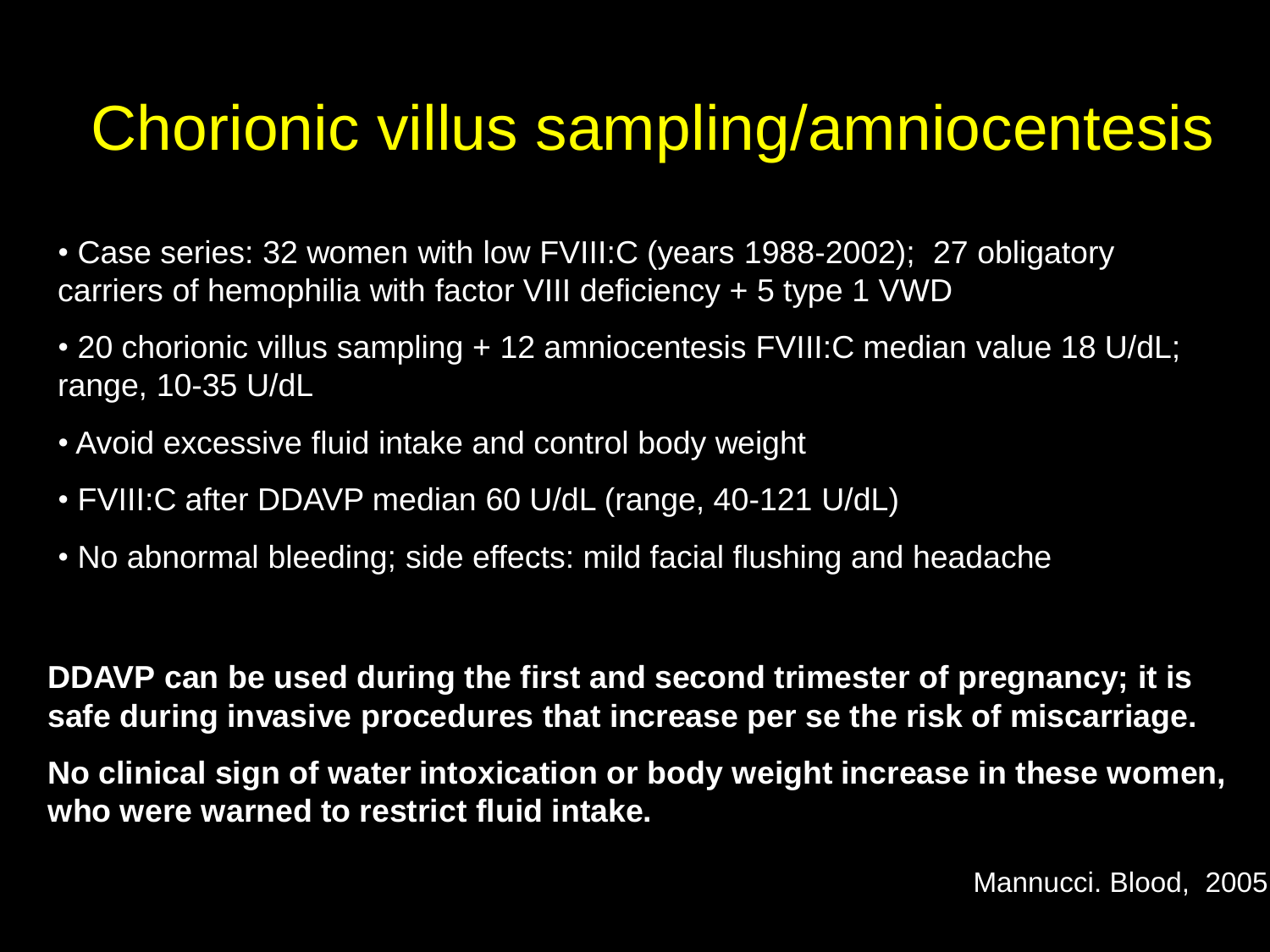# Delivery guidelines (I)

• Monitor factor levels (VWF:Ag, VWF:RCo and FVIII:C) at the beginning of pregnancy, 28 and 34 weeks and prior to invasive procedures

• Prophylactic treatment should be given when FVIII:C or VWF:Rco levels are <50% to cover invasive procedures and delivery

• Desmopressin can be used in normal pregnancy. Close monitoring for water retention must accompany its use

• Women with type I VWD generally do not require prophylactic treatment for delivery. In type 2 VWD, treatment is required for operative delivery or if there is perineal trauma. Women with type 3 VWD require treatment for all types of delivery.

• Epidural anaesthesia can be offered for use in majority of women with type 1 VWD whose VWF:RCo is >50%. It should be carried out by an experienced anaesthetist. It is generally not recommended for use in type 2 or 3 VWD.

• Women with VWF:RCo <50% should receive prophylactic treatment at the onset of labour or prior to planned caesarean section.

Lee. JBH, 2006; Chi. BPRCOG, 2012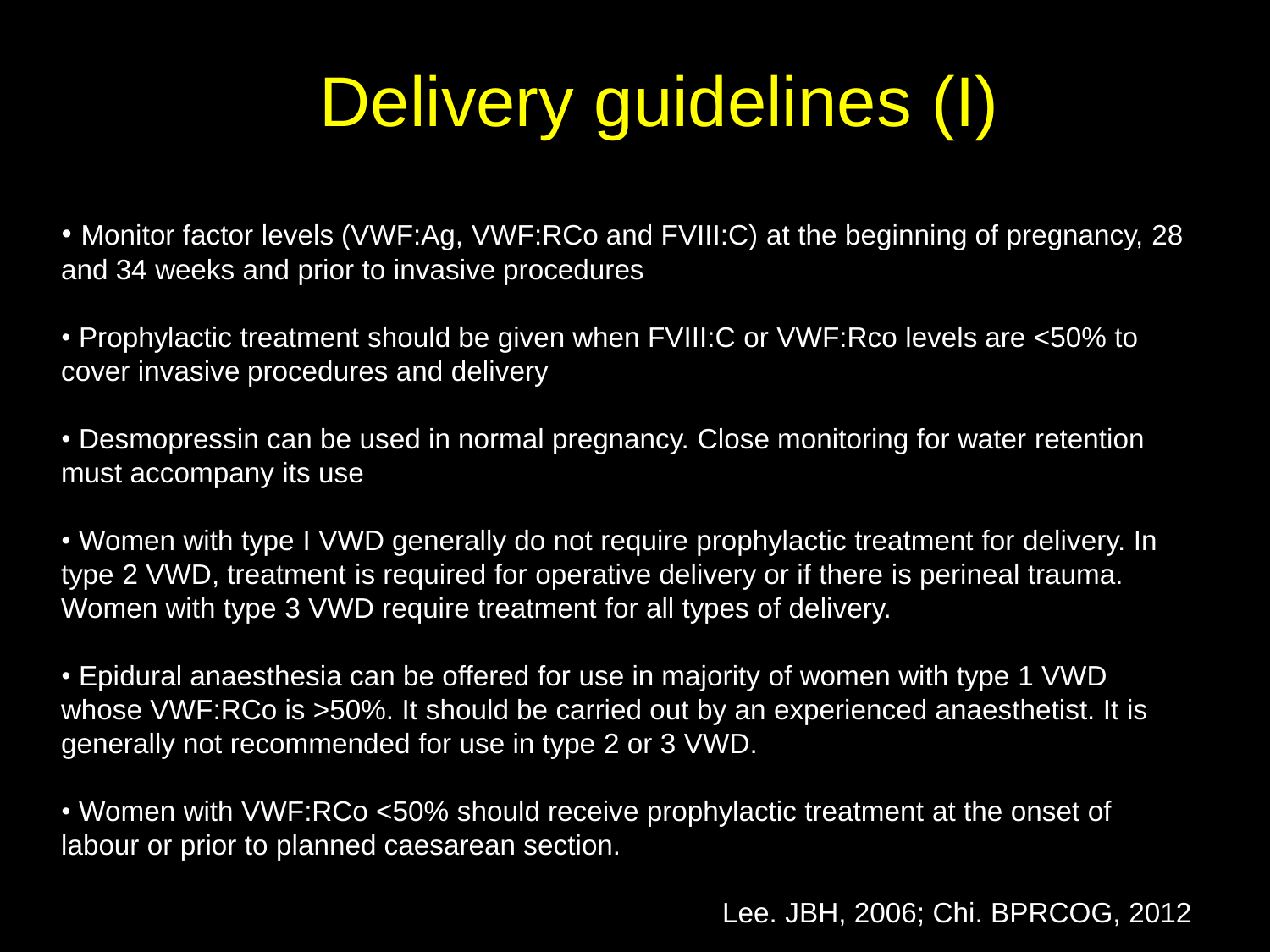# Delivery guidelines (II)

- Fetuses affected with bleeding disorders are at higher risk of cranial bleeding during labour and delivery: fetal scalp electrodes and fetal blood sampling should be avoided
- Vacuum extraction, mid-cavity or rotational forceps delivery and prolonged second labour, especially during the second stage, should be avoided
- Inherited bleeding disorder is not an indication for cesarean section, but early recourse to it should be considered to minimize the risk of neonatal bleeding complications
- Factor levels should be monitored postdelivery and prophylaxis given to maintain VWF:RCo and FVIII levels >50% for at least 3 days, or 5 days following caesarean section. Tranexamic acid or COC pill should be considered to control prolonged and/or intermittent secondary PPH

Lee, 2006; Chi, 2012